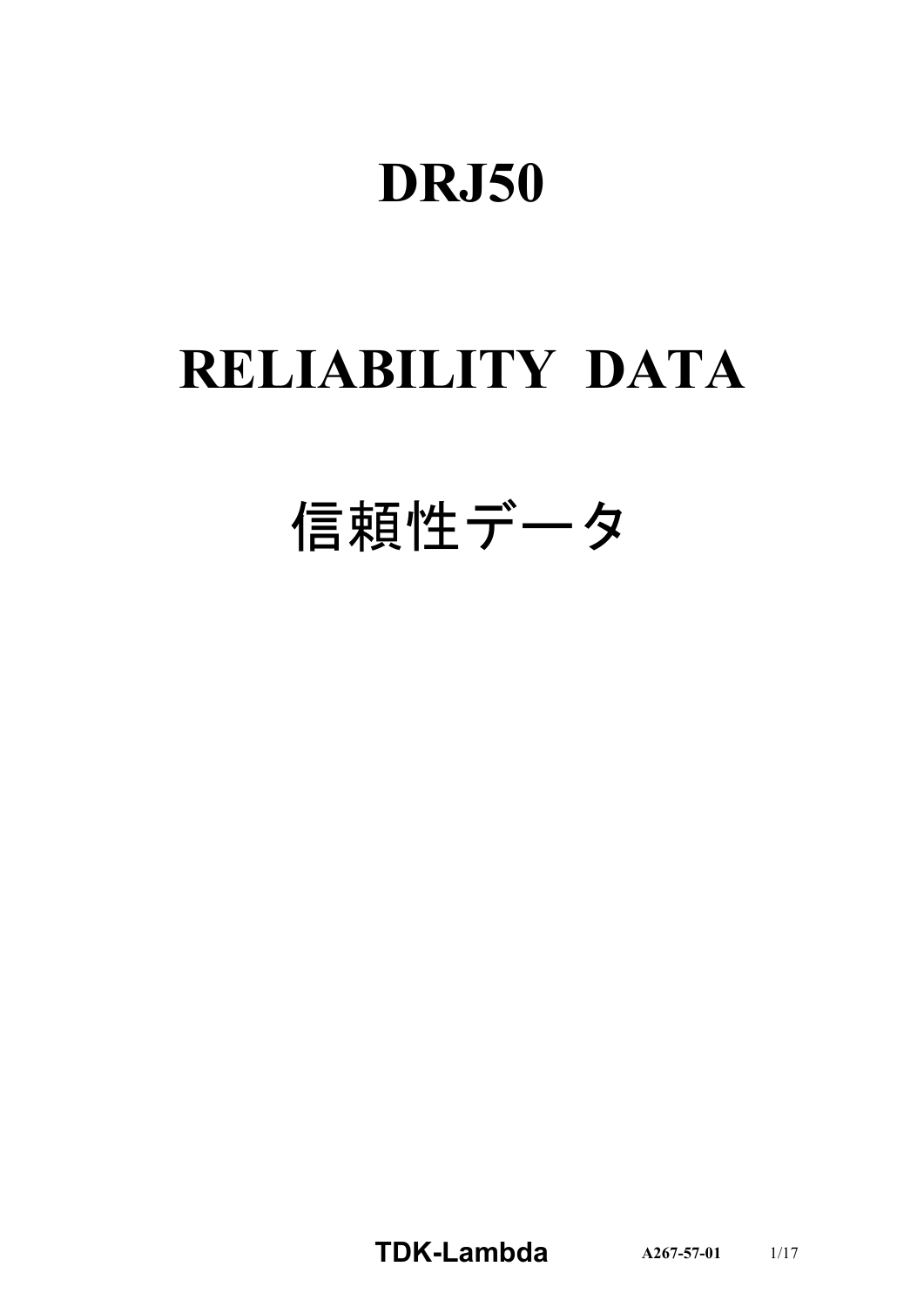# *DRJ50*

### **I N D E X**

|                                                                                 | <b>PAGE</b> |
|---------------------------------------------------------------------------------|-------------|
|                                                                                 |             |
| 2. 部品ディレーティング Components Derating ……………………………………4~8                             |             |
| 3. 主要部品温度上昇值 Main Components Temperature Rise △T List ···················· 9~10 |             |
| 4. 電解コンデンサ推定寿命計算値 Electrolytic Capacitor Lifetime ……………………… 11~12               |             |
| 5. アブノーマル試験 Abnormal Test …………………………………………………13~14                              |             |
| 6. 振動試験 Vibration Test …………………………………………………………… 15                               |             |
| 7. ノイズシミュレート試験 Noise Simulate Test ………………………………………… 16                          |             |
| 8. 熱衝擊試験 Thermal Shock Test ………………………………………………… 17                              |             |

※ 試験結果は、代表データでありますが、全ての製品はほぼ同等な特性を示します。 従いまして、以下の結果は参考値とお考え願います。

Test results are typical data. Nevertheless the following results are considered to be reference data because all units have nearly the same characteristics.

評価負荷条件 Load conditions

\*入力電圧が90VAC未満の場合、下記のとおり出力ディレーティングが必要です。 Output derating is needed when input voltage is less than 90VAC.

Output voltage : 12V, 24V

| $\frac{7}{1}$  | Iout : Full load | 12V  | 24V  |
|----------------|------------------|------|------|
| $90 - 265$ VAC | $100\%$          | 3.4A | 1А   |
| 85VAC          | $80\%$           |      | 68 A |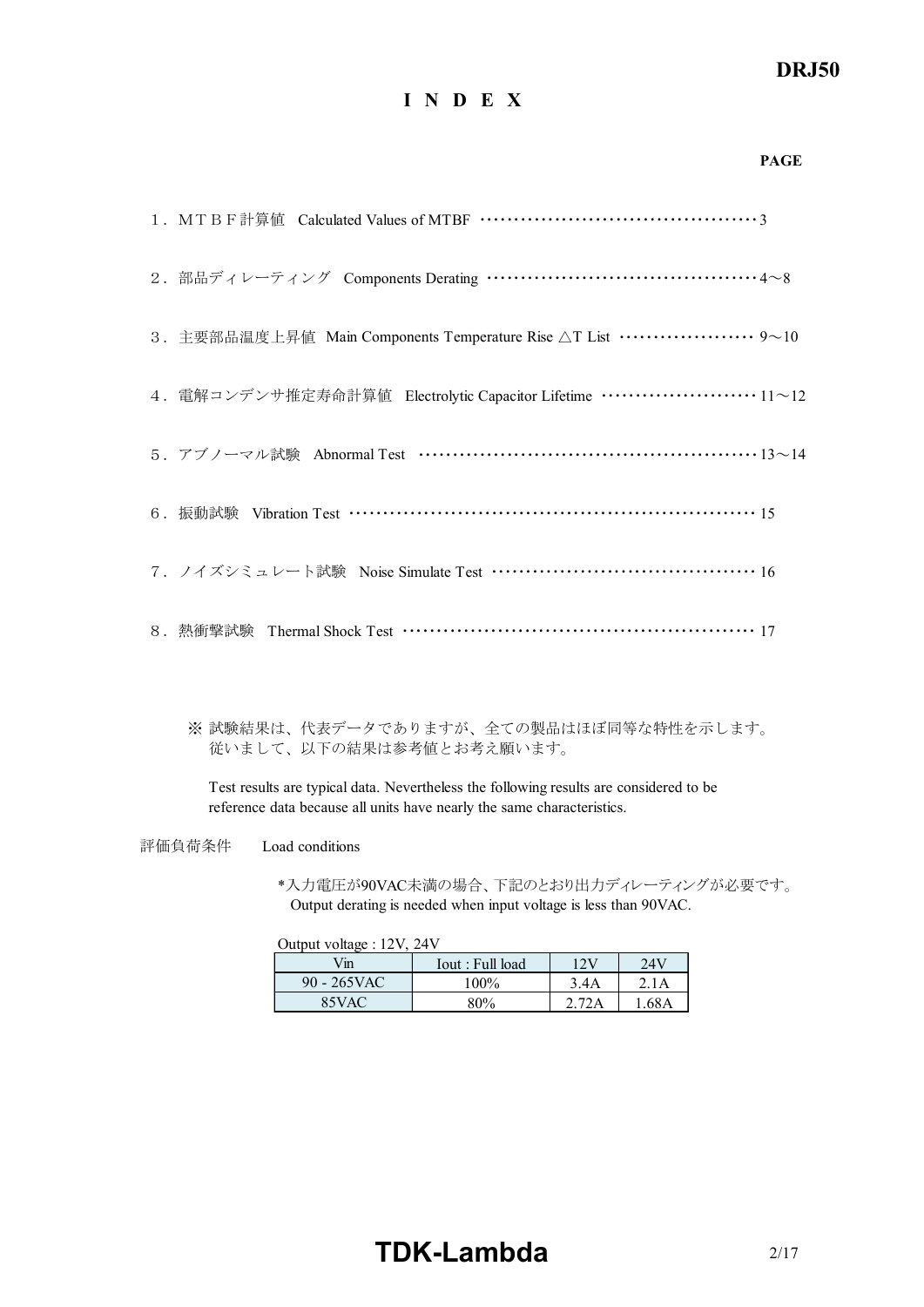## 1.**MTBF**計算値 **Calculated Values of MTBF**

**MODEL : DRJ50-24-1** 

#### **(1)** 算出方法 **Calculating Method**

JEITA (RCR-9102B)の部品点数法で算出されています。 それぞれの部品ごとに、部品故障率λGが与えられ、各々の点数によって決定されます。 Calculated based on part count reliability projection of JEITA (RCR-9102B). Individual failure rates  $\lambda$ G is given to each part and MTBF is calculated by the count of each part.

<算出式>

$$
MTBF = \frac{1}{\lambda_{\text{equiv}}} \times 10^6 = \frac{1}{\sum_{i=1}^n n_i (\lambda_{\text{G}} \pi_{\text{Q}})_i} \times 10^6
$$
 \n
$$
\text{Hg} \text{H} \text{H} \text{O} \text{u} \text{Hg}
$$

- $\lambda$ equip : 全機器故障率 (故障数/10<sup>6</sup>時間) Total Equipment Failure Rate (Failure  $/10^6$ Hours)
	- $\lambda$ G :i番目の同属部品に対する故障率 (故障数/ $10^6$ 時間) Generic Failure Rate for The ith Generic Part (Failure  $/10^6$  Hours)
	- n<sup>i</sup> :i 番目の同属部品の個数 Quantity of ith Generic Part
	- n :異なった同属部品のカテゴリーの数 Number of Different Generic Part Categories
	- $\pi_{\Omega}$  :i 番目の同属部品に対する品質ファクタ ( $\pi_{\Omega}$ =1) Generic Quality Factor for The ith Generic Part  $(\pi_0=1)$

#### **(2) MTBF**値 **MTBF Values**

GF : 地上、固定 (Ground, Fixed)

RCR-9102B

MTBF ≒  $307,617$  時間 (Hours)

**TDK-Lambda** 3/17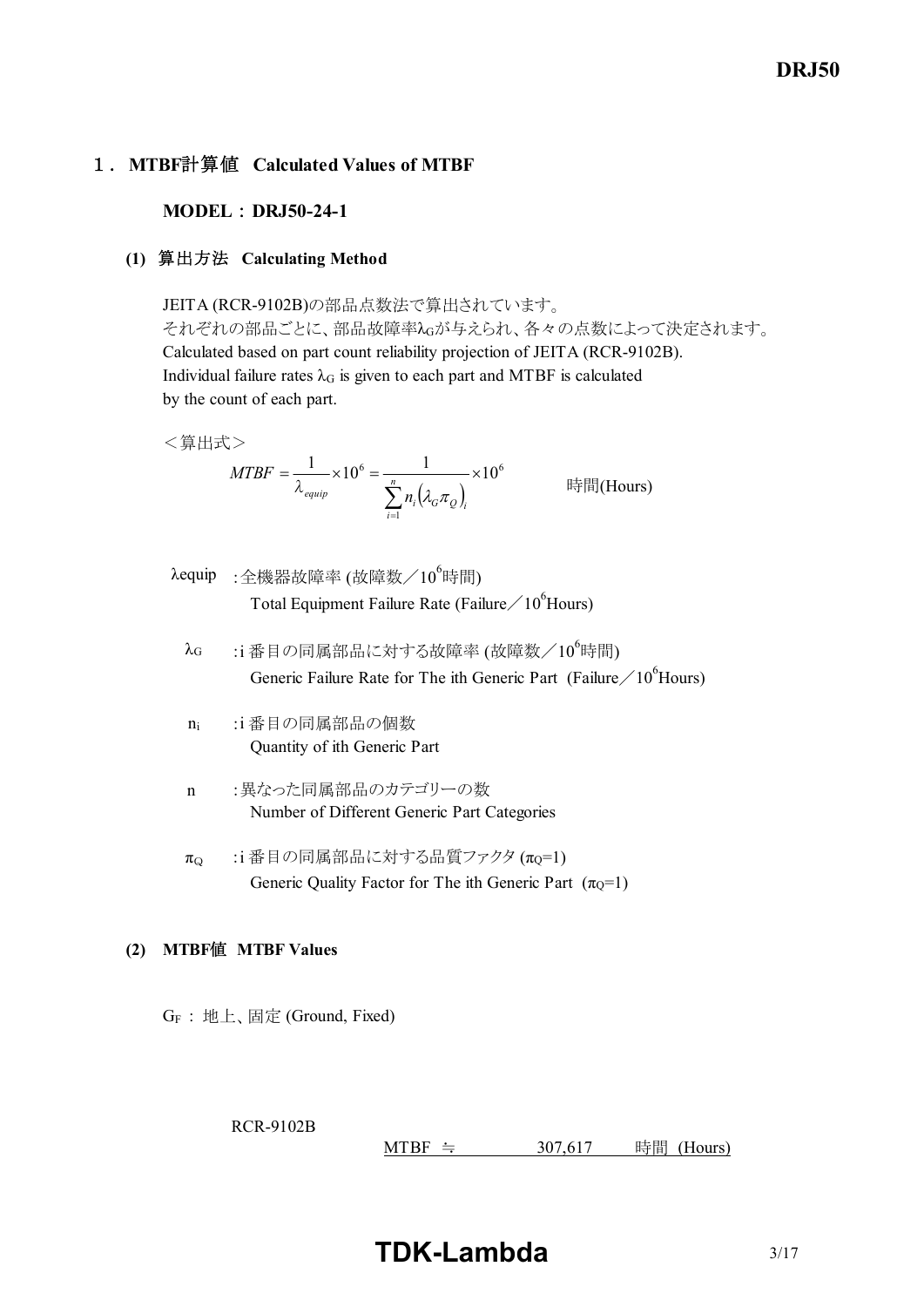## 2.部品ディレーティング **Components Derating**

#### **MODEL** : **DRJ50**

#### **(1)** 算出方法 **Calculating Method**

(a) 測定方法 Measuring method

| ・取付方法           | :標準取付 : A           | ・周囲温度                                     | :55°C           |
|-----------------|---------------------|-------------------------------------------|-----------------|
| Mounting method |                     | Standard mounting : A Ambient temperature |                 |
| ・入力電圧           | : $100$ , $230$ VAC | ・出力電圧、電流                                  | : Typ., $100\%$ |
| Input voltage   |                     | Output voltage $&$ current                |                 |

(b) 半導体 Semiconductors

ケース温度、消費電力、熱抵抗より使用状態の接合点温度を求め 最大定格、接合点温度との比較を求めました。

 Compared with maximum junction temperature and actual one which is calculated based on case temperature, power dissipation and thermal impedance.

(c) IC、抵抗、コンデンサ等 IC, Resistors, Capacitors, etc.

 周囲温度、使用状態、消費電力など、個々の値は設計基準内に入っています。 Ambient temperature, operating condition, power dissipation and so on are within derating criteria.

(d) 熱抵抗算出方法 Calculating method of thermal impedance

$$
\theta j - c = \frac{Tj(max) - Tc}{Pj(max)} \qquad \theta j - l = \frac{Tj(max) - Tl}{Pj(max)}
$$

| Tc | :ディレーティングの始まるケース温度 一般に25℃                                              |
|----|------------------------------------------------------------------------|
|    | Case Temperature at Start Point of Derating; $25^{\circ}$ C in General |

Tl :ディレーティングの始まるリード温度 一般に25℃ Lead Temperature at Start Point of Derating;25℃ in General

Pj(max) :最大接合点(チャネル)損失

(Pch(max)) Maximum Junction (channel) Dissipation

Tj(max) :最大接合点(チャネル)温度

(Tch(max)) Maximum Junction (channel) Temperature

θj-c :接合点(チャネル)からケースまでの熱抵抗 (θch-c) Thermal Impedance between Junction (channel) and Case

| $\theta$ j-l    | :接合点(チャネル)からリードまでの熱抵抗                                 |
|-----------------|-------------------------------------------------------|
| $(\theta$ ch-l) | Thermal Impedance between Junction (channel) and Lead |

```
θj-a :接合点から周囲までの熱抵抗
          Thermal Impedance between Junction and Ambient
```
# **TDK-Lambda**  $4/17$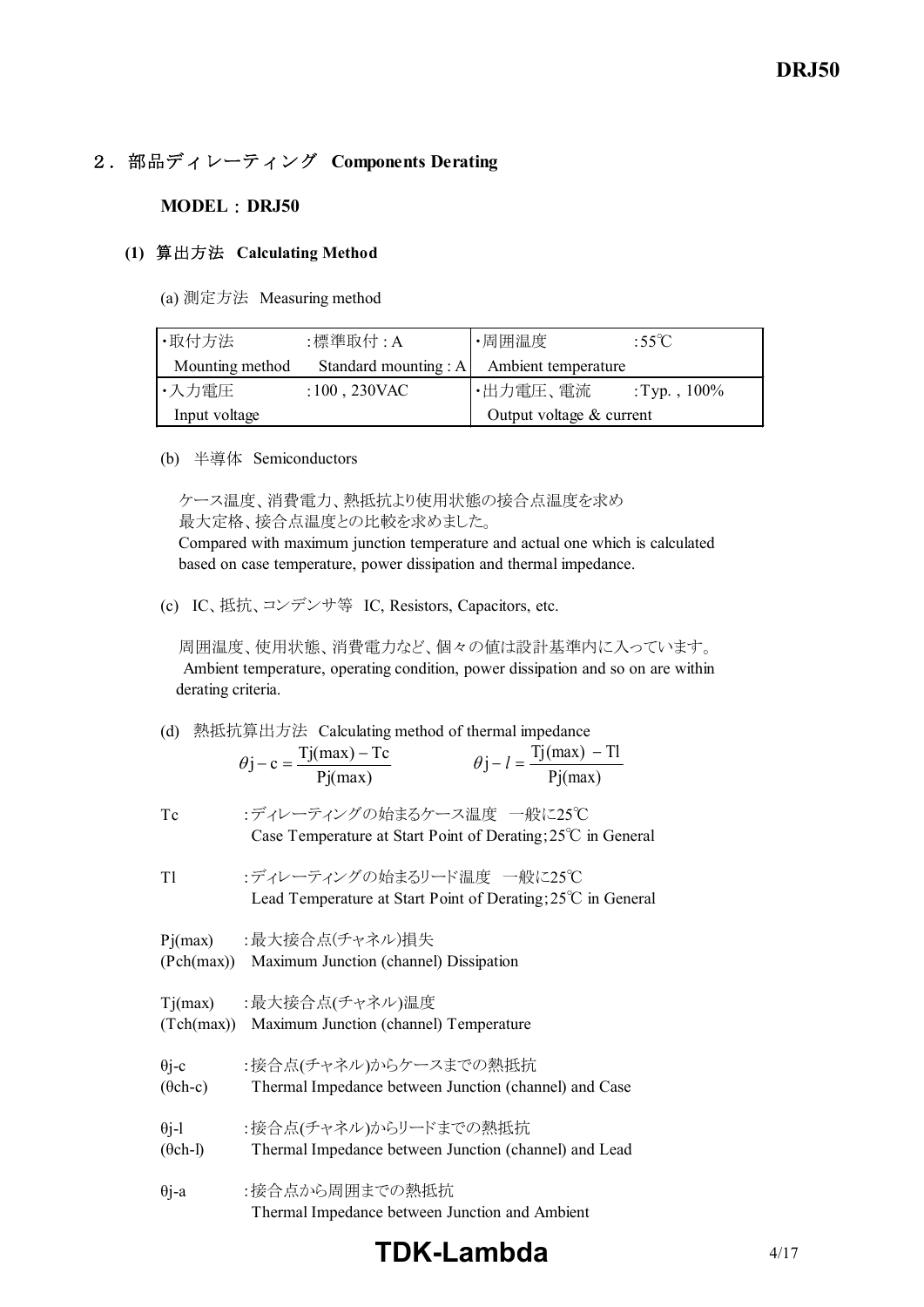# **(2)** 部品ディレーティング表 **Components Derating List**

| 部品番号              |                                                      | $V$ in = 100VAC             | $Ta = 55^{\circ}C$        |                       |
|-------------------|------------------------------------------------------|-----------------------------|---------------------------|-----------------------|
| Location No.      |                                                      | $\text{Vo} = 12\text{V}$    | $I_0 = 3.4A$              |                       |
|                   |                                                      |                             |                           |                       |
| Q1                | Tch (max) = $150^{\circ}$ C                          |                             | $\theta$ ch-c = 2.78 °C/W |                       |
| <b>TK8A65D</b>    | $Pch = 0.73 W$                                       | $\Delta Tc = 44.9$ °C       |                           | $Tc = 99.9$ °C        |
| <b>TOSHIBA</b>    | Tch = Tc + (( $\theta$ ch-c) × Pch) = 101.9 °C       |                             |                           |                       |
|                   | D.F. = $68.0\%$                                      |                             |                           |                       |
| D1                | Tj (max) = 150 °C                                    | $\theta$ j-c = 8.0 °C/W     |                           |                       |
| <b>GBL206</b>     | $Pi = 1.33$ W                                        | $\Delta Tc = 39.3$ °C       |                           | $Tc = 94.3$ °C        |
| LITE-ON           | $Tj = Tc + ((\theta j - c) \times Pj) = 104.9$ °C    |                             |                           |                       |
|                   | D.F. = 69.9 $%$                                      |                             |                           |                       |
| D <sub>10</sub> 1 | Tj (max) = 150 °C                                    | $\theta$ j-l = 23.0 °C/W    |                           |                       |
| D1F60             | $Pj = 2.18$ mW                                       | $\Delta T = 63.5$ °C        |                           | $T = 118.5 °C$        |
| <b>SHINDENGEN</b> | $T_1 = T_1 + ((\theta_1 - 1) \times P_1) = 118.6$ °C |                             |                           |                       |
|                   | D.F. = 79.0 $\%$                                     |                             |                           |                       |
| D102              | T <sub>1</sub> (max) = 150 °C                        | $\theta$ j-a = 140 °C/W     |                           |                       |
| RB168M-40         | $Pj = 19.6$ mW                                       | $\Delta$ Ta = 32.6 °C       |                           | Ta = $87.6^{\circ}$ C |
| <b>ROHM</b>       | $Tj = Ta + ((\theta j - a) \times Pj) = 90.3$ °C     |                             |                           |                       |
|                   | D.F. = $60.2 \%$                                     |                             |                           |                       |
| D103              | Tj (max) = 150 °C                                    | $\theta$ j-a = 130 °C/W     |                           |                       |
| CRH01             | $Pj = 10.0$ mW                                       | $\Delta$ Ta = 32.6 °C       |                           | Ta = $87.6^{\circ}$ C |
| <b>TOSHIBA</b>    | $Tj = Ta + ((\theta j - a) \times Pj) = 88.9$ °C     |                             |                           |                       |
|                   | D.F. = 59.3 $%$                                      |                             |                           |                       |
| D51               | T <sub>1</sub> (max) = 175 °C                        | $\theta$ j-c = 4.0 °C/W     |                           |                       |
| STPS20H100CT      | $Pj = 2.22 W$                                        | $\Delta Tc = 68.6$ °C       |                           | $Tc = 123.6 °C$       |
| ST MICRO.         | $Tj = Tc + ((\theta j - c) \times Pj) = 132.5$ °C    |                             |                           |                       |
|                   | $D.F. = 75.7 \%$                                     |                             |                           |                       |
| D <sub>201</sub>  | T <sub>1</sub> (max) = 150 °C                        | $\theta$ j-a = 130 °C/W     |                           |                       |
| CRH01             | $Pj = 10.0$ mW                                       | $\Delta$ Ta = 56.8 °C       |                           | Ta = 111.8 °C         |
| <b>TOSHIBA</b>    | $Tj = Ta + ((\theta j - a) \times Pj) = 113.1 °C$    |                             |                           |                       |
|                   | $D.F. = 75.4 \%$                                     |                             |                           |                       |
| PC102             | T <sub>1</sub> (max) = 125 °C                        | $\theta$ j-c = 250 °C/W     |                           |                       |
| <b>TLP291(SE</b>  | $Pj = 0.67$ mW                                       | $\Delta Tc = 41.1^{\circ}C$ |                           | $Tc = 96.1$ °C        |
| (LED)             | $Tj = Tc + ((\theta j - c) \times Pj) = 96.3$ °C     |                             |                           |                       |
| <b>TOSHIBA</b>    | $D.F. = 77.0 \%$                                     |                             |                           |                       |
| PC102             | T <sub>j</sub> (max) = 125 °C                        | $\theta$ j-c = 250 °C/W     |                           |                       |
| <b>TLP291(SE</b>  | $Pj = 2.4$ mW                                        | $\Delta Tc = 41.1^{\circ}C$ |                           | $Tc = 96.1^{\circ}C$  |
| (TRANSISTOR)      | $Tj = Tc + ((\theta j - c) \times Pj) = 96.7$ °C     |                             |                           |                       |
| <b>TOSHIBA</b>    | $D.F. = 77.4 \%$                                     |                             |                           |                       |

MODEL : DRJ50-12-1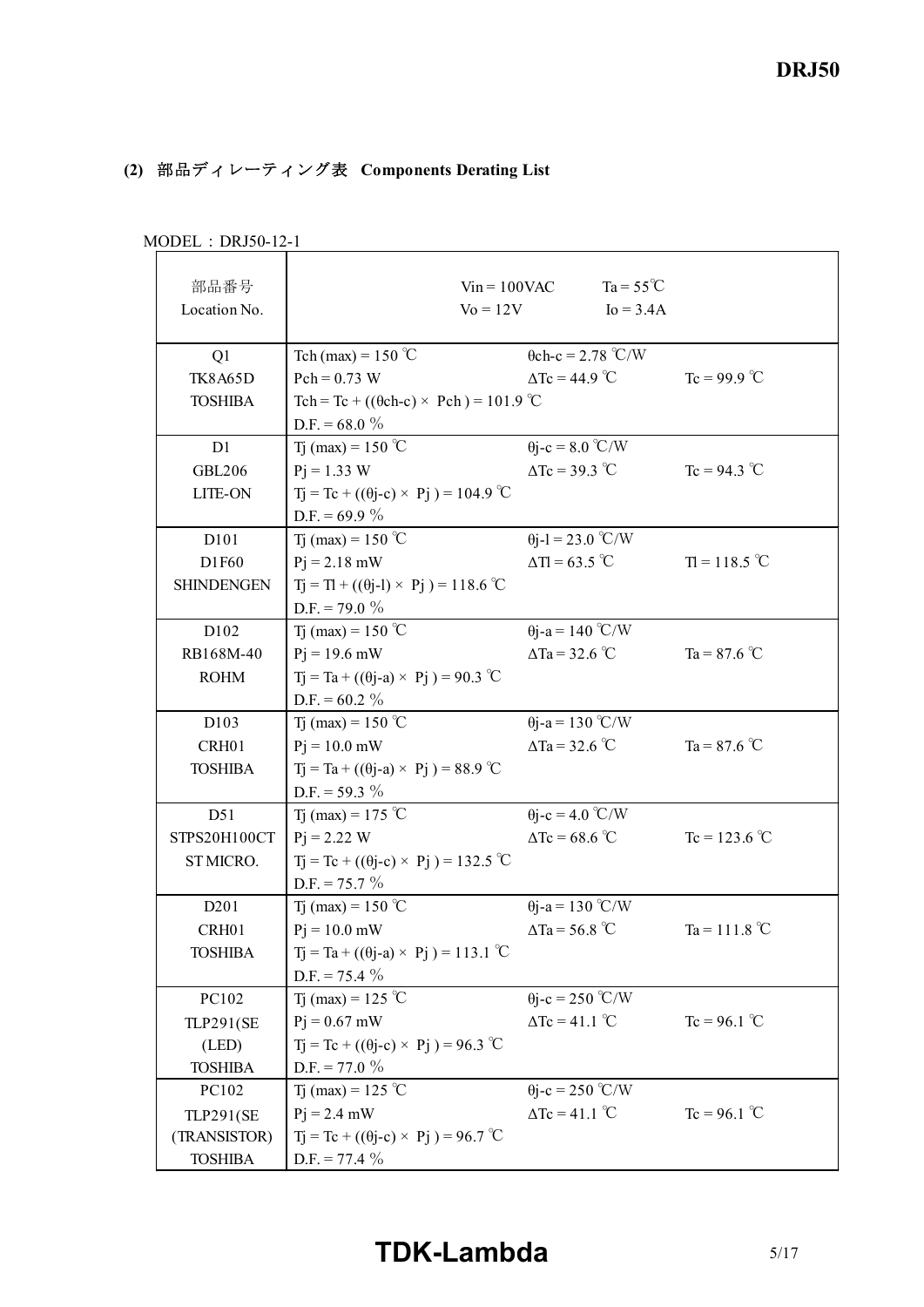MODEL : DRJ50-12-1

| 部品番号<br>Location No. | $V_0 = 12V$                                       | $Ta = 55^{\circ}C$<br>$V$ in = 230VAC<br>$I_0 = 3.4A$ |                 |
|----------------------|---------------------------------------------------|-------------------------------------------------------|-----------------|
| Q1                   | Tch (max) = $150^{\circ}$ C                       | $\theta$ ch-c = 2.78 °C/W                             |                 |
| <b>TK8A65D</b>       | $Pch = 1.30 W$                                    | $\Delta Tc = 39.8 °C$                                 | $Tc = 94.8 °C$  |
| <b>TOSHIBA</b>       | Tch = Tc + (( $\theta$ ch-c) × Pch) = 98.4 °C     |                                                       |                 |
|                      | D.F. = $65.6\%$                                   |                                                       |                 |
| D1                   | T <sub>j</sub> (max) = 150 °C                     | $\theta$ j-c = 8.0 °C/W                               |                 |
| <b>GBL206</b>        | $Pj = 0.719$ W                                    | $\Delta Tc = 23.0 °C$                                 | $Tc = 78.0 °C$  |
| LITE-ON              | $Tj = Tc + ((\theta j - c) \times Pj) = 83.7$ °C  |                                                       |                 |
|                      | $D.F. = 55.8 \%$                                  |                                                       |                 |
| D101                 | T <sub>j</sub> (max) = 150 °C                     | $\theta$ j-l = 23.0 °C/W                              |                 |
| D1F60                | $Pj = 2.18$ mW                                    | $\Delta T = 57.4$ °C                                  | $T = 112.4 °C$  |
| <b>SHINDENGEN</b>    | $Tj = Tl + ((\theta j - l) \times Pj) = 112.5$ °C |                                                       |                 |
|                      | $D.F. = 75.0 \%$                                  |                                                       |                 |
| D102                 | T <sub>1</sub> (max) = 150 °C                     | $\theta$ j-a = 140 °C/W                               |                 |
| RB168M-40            | $Pj = 19.6$ mW                                    | $\Delta$ Ta = 27.4 °C                                 | Ta = $82.4$ °C  |
| <b>ROHM</b>          | $Tj = Ta + ((\theta j - a) \times Pj) = 85.1$ °C  |                                                       |                 |
|                      | D.F. = $56.8\%$                                   |                                                       |                 |
| D <sub>103</sub>     | Tj (max) = 150 °C                                 | $\theta$ j-a = 130 °C/W                               |                 |
| CRH01                | $Pj = 10.0$ mW                                    | $\Delta$ Ta = 27.4 °C                                 | Ta = $82.4$ °C  |
| <b>TOSHIBA</b>       | $Tj = Ta + ((\theta j - a) \times Pj) = 83.7$ °C  |                                                       |                 |
|                      | $D.F. = 55.8 \%$                                  |                                                       |                 |
| D51                  | Tj (max) = 175 °C                                 | $\theta$ j-c = 4.0 °C/W                               |                 |
| STPS20H100CT         | $Pi = 2.22$ W                                     | $\Delta$ Tc = 63.8 °C                                 | $Tc = 118.8 °C$ |
| ST MICRO.            | $Tj = Tc + ((\theta j - c) \times Pj) = 127.7$ °C |                                                       |                 |
|                      | D.F. = $73.0\%$                                   |                                                       |                 |
| D <sub>201</sub>     | T <sub>j</sub> (max) = 150 °C                     | $\theta$ j-a = 130 °C/W                               |                 |
| CRH01                | $Pj = 10.0$ mW                                    | $\Delta$ Ta = 52.5 °C                                 | Ta = 107.5 °C   |
| <b>TOSHIBA</b>       | $Tj = Ta + ((\theta j - a) \times Pj) = 108.8 °C$ |                                                       |                 |
|                      | $D.F. = 72.5 \%$                                  |                                                       |                 |
| PC102                | T <sub>j</sub> (max) = 125 °C                     | $\theta$ j-c = 250 °C/W                               |                 |
| TLP291(SE            | $Pj = 33.0$ mW                                    | $\Delta Tc = 36.2$ °C                                 | $Tc = 91.2 °C$  |
| (LED)                | $Tj = Tc + ((\theta j - c) \times Pj) = 99.5$ °C  |                                                       |                 |
| <b>TOSHIBA</b>       | D.F. = 79.6 $\%$                                  |                                                       |                 |
| PC102                | Tj (max) = 125 °C                                 | $\theta$ j-c = 250 °C/W                               |                 |
| <b>TLP291(SE</b>     | $Pj = 2.4$ mW                                     | $\Delta Tc = 36.2$ °C                                 | $Tc = 91.2$ °C  |
| (TRANSISTOR)         | $Tj = Tc + ((\theta j - c) \times Pj) = 91.8$ °C  |                                                       |                 |
| <b>TOSHIBA</b>       | $D.F. = 70.9 \%$                                  |                                                       |                 |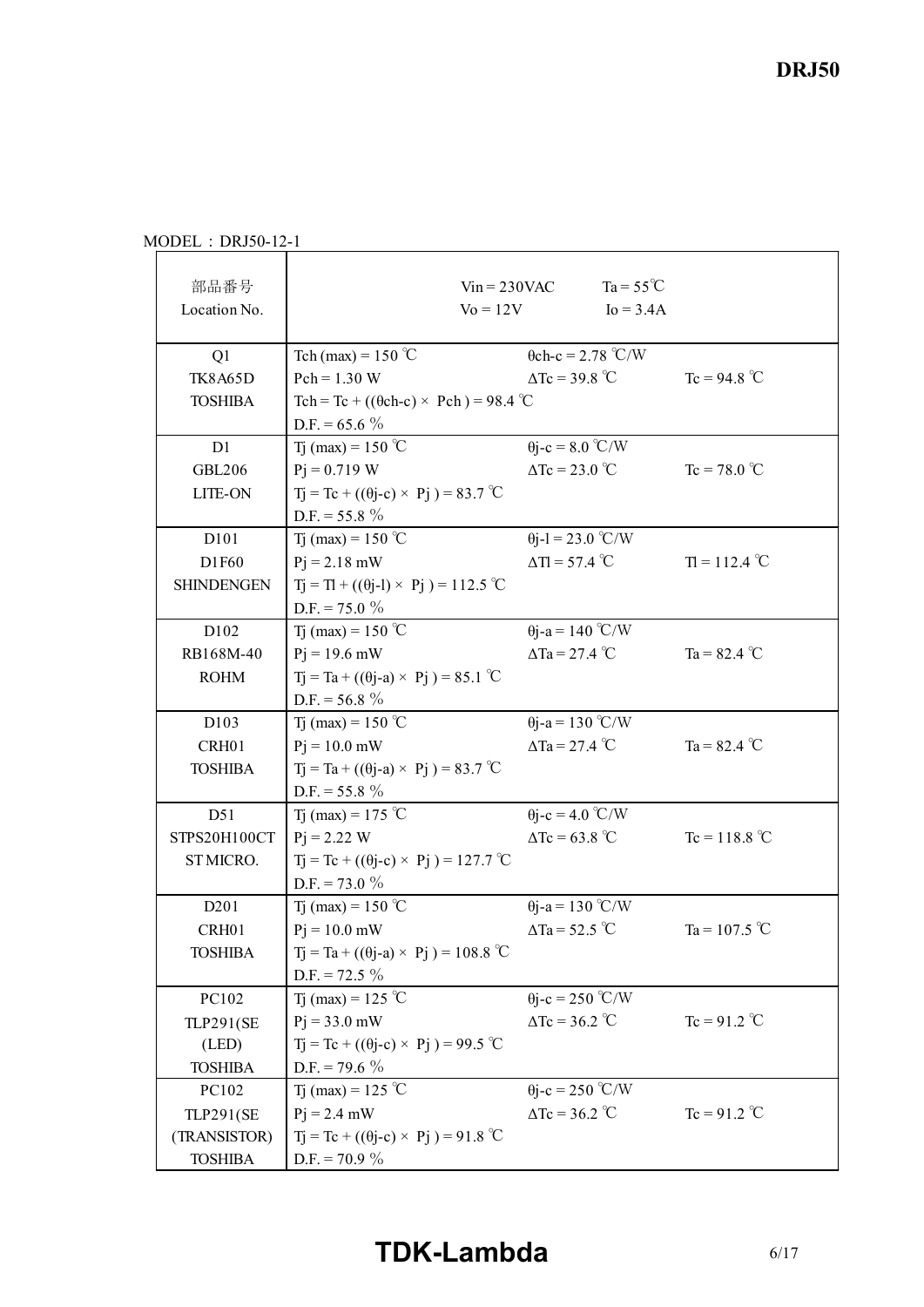MODEL : DRJ50-24-1

| 部品番号<br>Location No. | $\mathrm{Vo} = 24\mathrm{V}$                      | $V$ in = 100VAC               | $Ta = 55^{\circ}C$<br>$I_0 = 2.1A$ |                 |
|----------------------|---------------------------------------------------|-------------------------------|------------------------------------|-----------------|
| Q1                   | Tch (max) = $150^{\circ}$ C                       | $\theta$ ch-c = 2.78 °C/W     |                                    |                 |
| <b>TK8A65D</b>       | $Pch = 1.45 W$                                    | $\Delta Tc = 61.4$ °C         |                                    | $Tc = 116.4 °C$ |
| <b>TOSHIBA</b>       | Tch = Tc + (( $\theta$ ch-c) × Pch) = 120.4 °C    |                               |                                    |                 |
|                      | D.F. = $80.3\%$                                   |                               |                                    |                 |
| D1                   | Tj (max) = 150 °C                                 | $\theta$ j-c = 8.0 °C/W       |                                    |                 |
| <b>GBL206</b>        | $Pi = 1.58 W$                                     | $\Delta$ Tc = 44.5 °C         |                                    | Tc = 99.5 °C    |
| LITE-ON              | $Tj = Tc + ((\theta j - c) \times Pj) = 112.1$ °C |                               |                                    |                 |
|                      | $D.F. = 74.7 \%$                                  |                               |                                    |                 |
| D <sub>10</sub> 1    | Tj (max) = $150 °C$                               | $\theta$ j-l = 23.0 °C/W      |                                    |                 |
| D1F60                | $Pj = 2.18$ mW                                    | $\Delta T = 67.2$ °C          |                                    | $T = 122.2 °C$  |
| <b>SHINDENGEN</b>    | $Tj = Tl + ((\theta j - l) \times Pj) = 122.3$ °C |                               |                                    |                 |
|                      | D.F. = $81.5\%$                                   |                               |                                    |                 |
| D102                 | Tj (max) = $150 °C$                               | $\theta$ j-a = 140 °C/W       |                                    |                 |
| RB168M-40            | $Pj = 19.6$ mW                                    | $\Delta$ Ta = 36.7 °C         |                                    | Ta = 91.7 °C    |
| <b>ROHM</b>          | $T_1 = Ta + ((\theta - a) \times P_1) = 94.4$ °C  |                               |                                    |                 |
|                      | D.F. = $63.0\%$                                   |                               |                                    |                 |
| D <sub>103</sub>     | T <sub>1</sub> (max) = 150 °C                     | $\theta$ j-a = 130 °C/W       |                                    |                 |
| CRH01                | $Pj = 10.0$ mW                                    | $\Delta$ Ta = 36.7 °C         |                                    | Ta = 91.7 °C    |
| <b>TOSHIBA</b>       | $Tj = Ta + ((\theta j - a) \times Pj) = 93.0$ °C  |                               |                                    |                 |
|                      | D.F. = $62.0\%$                                   |                               |                                    |                 |
| D51                  | Tj (max) = 150 °C                                 | $\theta$ j-c = 3.0 °C/W       |                                    |                 |
| <b>FCH10A15</b>      | $Pi = 1.58 W$                                     | $\Delta$ Tc = 60.6 °C         |                                    | $Tc = 115.6 °C$ |
| NIHON INTER.         | $Tj = Tc + ((\theta j - c) \times Pj) = 120.3$ °C |                               |                                    |                 |
|                      | D.F. = $80.2 \%$                                  |                               |                                    |                 |
| D <sub>201</sub>     | Tj (max) = 150 °C                                 | $\theta$ j-a = 130 °C/W       |                                    |                 |
| CRH01                | $Pj = 10.0$ mW                                    | $\Delta$ Ta = 54.1 °C         |                                    | Ta = 109.1 °C   |
| <b>TOSHIBA</b>       | $Tj = Ta + ((\theta j - a) \times Pj) = 110.4 °C$ |                               |                                    |                 |
|                      | D.F. = 73.6 $%$                                   |                               |                                    |                 |
| PC102                | Tj (max) = 125 °C                                 | $\theta$ j-c = 250 °C/W       |                                    |                 |
| <b>TLP291(SE</b>     | $P_1 = 1.25$ mW                                   | $\Delta Tc = 43.4$ °C         |                                    | $Tc = 98.4 °C$  |
| (LED)                | $Tj = Tc + ((\theta j - c) \times Pj) = 98.7$ °C  |                               |                                    |                 |
| <b>TOSHIBA</b>       | $D.F. = 79.0 \%$                                  |                               |                                    |                 |
| PC102                | T <sub>1</sub> (max) = 125 °C                     | $\theta$ j-c = 250 °C/W       |                                    |                 |
| <b>TLP291(SE</b>     | $Pj = 2.4$ mW                                     | $\Delta Tc = 43.4 \text{ °C}$ |                                    | $Tc = 98.4 °C$  |
| (TRANSISTOR)         | $Tj = Tc + ((\theta j - c) \times Pj) = 99.0$ °C  |                               |                                    |                 |
| <b>TOSHIBA</b>       | $D.F. = 79.2 \%$                                  |                               |                                    |                 |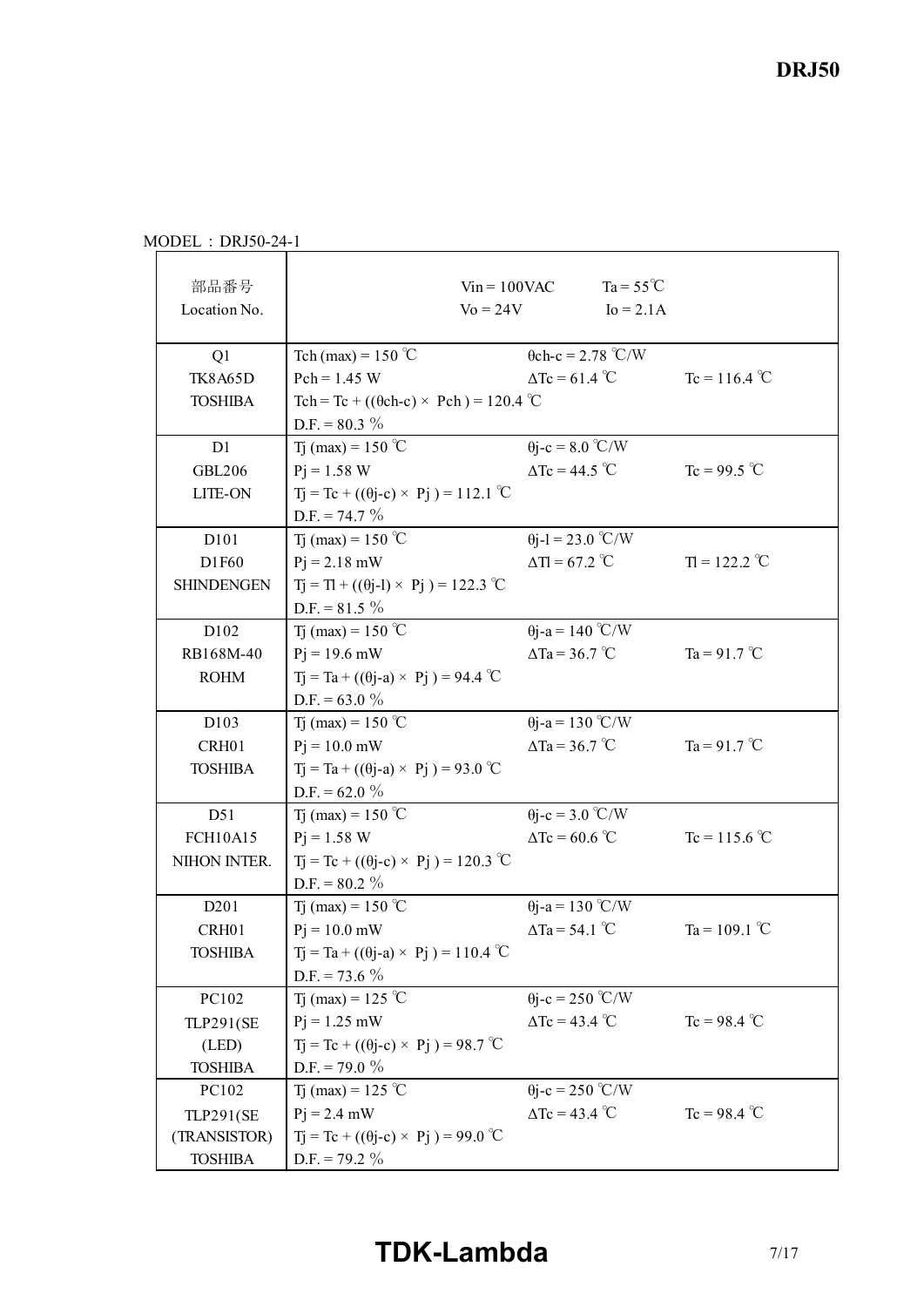MODEL : DRJ50-24-1

| 部品番号<br>Location No. | $\text{Vo} = 24\text{V}$                            | $V_{1n} = 230$ VAC          | $Ta = 55^{\circ}C$<br>$Io = 2.1A$ |                        |  |  |
|----------------------|-----------------------------------------------------|-----------------------------|-----------------------------------|------------------------|--|--|
|                      |                                                     |                             |                                   |                        |  |  |
| Q1                   | Tch (max) = $150^{\circ}$ C                         | $\theta$ ch-c = 2.78 °C/W   |                                   |                        |  |  |
| <b>TK8A65D</b>       | $Pch = 2.57 W$                                      | $\Delta Tc = 46.9$ °C       |                                   | $Tc = 101.9$ °C        |  |  |
| <b>TOSHIBA</b>       | Tch = Tc + (( $\theta$ ch-c) × Pch) = 109.0 °C      |                             |                                   |                        |  |  |
|                      | $D.F. = 72.7 \%$                                    |                             |                                   |                        |  |  |
| D1                   | T <sub>j</sub> (max) = 150 °C                       | $\theta$ j-c = 8.0 °C/W     |                                   |                        |  |  |
| <b>GBL206</b>        | $P_1 = 0.86$ W                                      | $\Delta Tc = 25.1^{\circ}C$ |                                   | $Tc = 80.1$ °C         |  |  |
| LITE-ON              | $Tj = Tc + ((\theta j - c) \times Pj) = 86.9$ °C    |                             |                                   |                        |  |  |
|                      | D.F. = 58.0 $\%$                                    |                             |                                   |                        |  |  |
| D101                 | Tj (max) = 150 °C                                   | $\theta$ j-l = 23.0 °C/W    |                                   |                        |  |  |
| D1F60                | $Pj = 2.18$ mW                                      | $\Delta T = 57.3$ °C        |                                   | $T = 112.3 °C$         |  |  |
| <b>SHINDENGEN</b>    | $Tj = Tl + ((\theta j-l) \times Pj) = 112.4$ °C     |                             |                                   |                        |  |  |
|                      | D.F. = 74.9 $\%$                                    |                             |                                   |                        |  |  |
| D102                 | T <sub>1</sub> (max) = 150 °C                       | $\theta$ j-a = 140 °C/W     |                                   |                        |  |  |
| RB168M-40            | $Pj = 19.6$ mW                                      | $\Delta$ Ta = 28.9 °C       |                                   | Ta = $83.9$ °C         |  |  |
| <b>ROHM</b>          | $Tj = Ta + ((\theta j - a) \times Pj) = 86.6 °C$    |                             |                                   |                        |  |  |
|                      | D.F. = $57.8 \%$                                    |                             |                                   |                        |  |  |
| D103                 | Tj (max) = 150 °C                                   | $\theta$ j-a = 130 °C/W     |                                   |                        |  |  |
| CRH01                | $P_1 = 10.0$ mW                                     | $\Delta$ Ta = 28.9 °C       |                                   | Ta = $83.9$ °C         |  |  |
| <b>TOSHIBA</b>       | $Tj = Ta + ((\theta j - a) \times Pj) = 85.2 °C$    |                             |                                   |                        |  |  |
|                      | D.F. = $56.8\%$                                     |                             |                                   |                        |  |  |
| D51                  | Tj (max) = 150 °C                                   | $\theta$ j-c = 3.0 °C/W     |                                   |                        |  |  |
| <b>FCH10A15</b>      | $Pi = 1.58 W$                                       | $\Delta$ Tc = 56.8 °C       |                                   | $Tc = 111.8 °C$        |  |  |
| NIHON INTER.         | $Tj = Tc + ((\theta j - c) \times Pj) = 116.5 °C$   |                             |                                   |                        |  |  |
|                      | $D.F. = 77.7 \%$                                    |                             |                                   |                        |  |  |
| D <sub>201</sub>     | T <sub>j</sub> (max) = 150 °C                       | $\theta$ j-a = 130 °C/W     |                                   |                        |  |  |
| CRH01                | $P_1 = 10.0$ mW                                     | $\Delta$ Ta = 51.7 °C       |                                   | Ta = $106.7^{\circ}$ C |  |  |
| <b>TOSHIBA</b>       | $Tj = Ta + ((\theta j - a) \times Pj) = 108.0 °C$   |                             |                                   |                        |  |  |
|                      | $D.F. = 72.0 \%$                                    |                             |                                   |                        |  |  |
| PC102                | T <sub>1</sub> (max) = 125 °C                       | $\theta$ j-c = 250 °C/W     |                                   |                        |  |  |
| <b>TLP291(SE</b>     | $Pj = 1.25$ mW                                      | $\Delta Tc = 37.2$ °C       |                                   | $Tc = 92.2$ °C         |  |  |
| (LED)                | $T_1 = T_c + ((\theta i - c) \times P_1) = 92.5$ °C |                             |                                   |                        |  |  |
| <b>TOSHIBA</b>       | $D.F. = 74.0 \%$                                    |                             |                                   |                        |  |  |
| PC102                | Tj (max) = 125 °C                                   | $\theta$ j-c = 250 °C/W     |                                   |                        |  |  |
| <b>TLP291(SE</b>     | $Pj = 2.4$ mW                                       | $\Delta Tc = 37.2$ °C       |                                   | $Tc = 92.2$ °C         |  |  |
| (TRANSISTOR)         | $Tj = Tc + ((\theta j - c) \times Pj) = 92.8$ °C    |                             |                                   |                        |  |  |
| <b>TOSHIBA</b>       | $D.F. = 74.2 \%$                                    |                             |                                   |                        |  |  |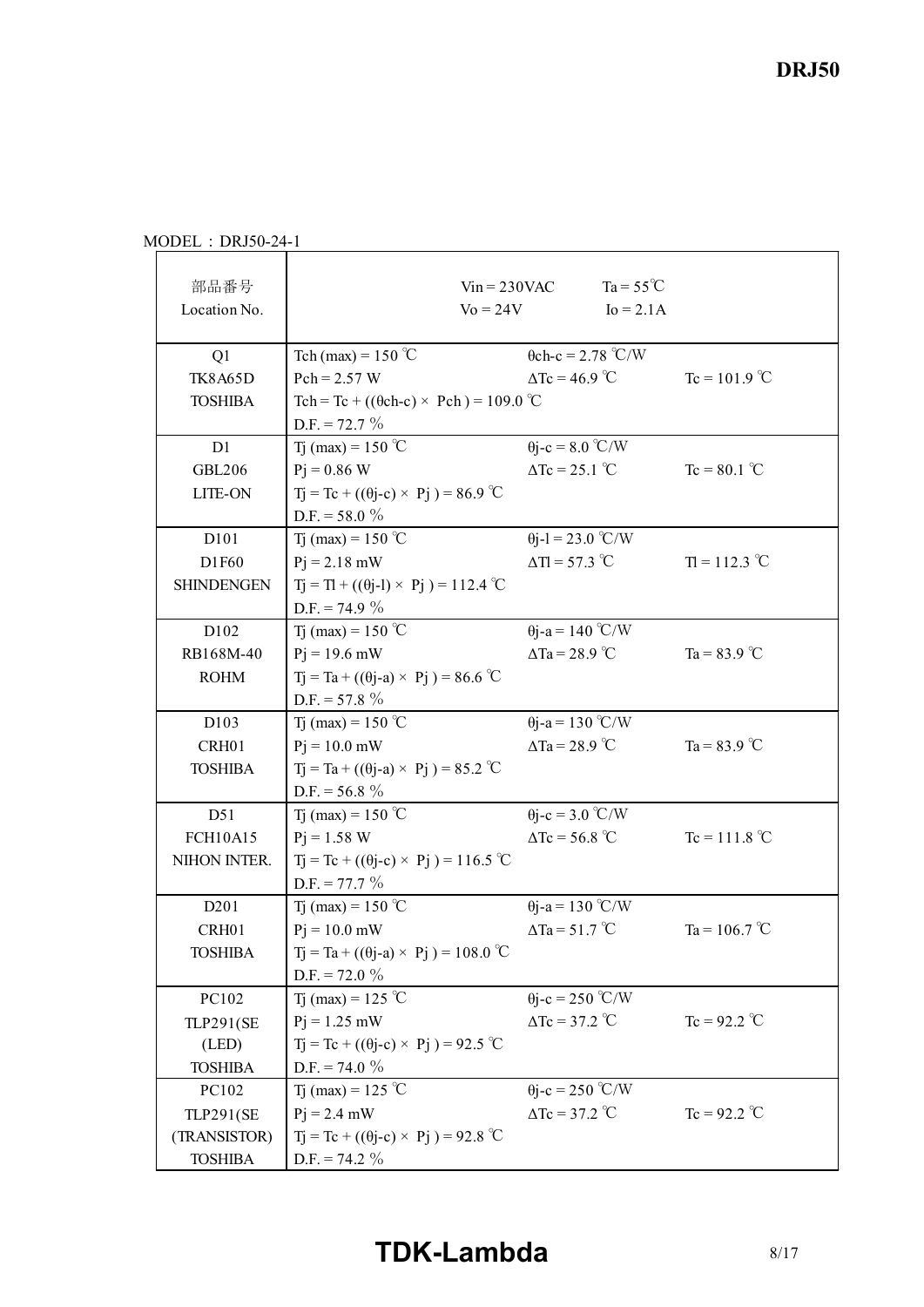# 3.主要部品温度上昇値 **Main Components Temperature Rise** △**T List**

#### **MODEL : DRJ50-12-1**

## **(1)** 測定条件 **Measuring Conditions**

|                                                               |                                                                                                                                       | Mounting A | Mounting B                                                                                           |        |  |
|---------------------------------------------------------------|---------------------------------------------------------------------------------------------------------------------------------------|------------|------------------------------------------------------------------------------------------------------|--------|--|
| 取付方法<br>Mounting Method<br>(標準取付:A)<br>(Standard Mounting: A) | $\leftarrow$ OUTPUT<br>$\overline{v}$ $\overline{v}$ $\overline{v}$<br>$\circ$<br>$\circ$<br>DIN<br><b>RAIL</b><br>$\leftarrow$ INPUT |            | $\vdash$ INPUT<br>DIN<br><b>RAIL</b><br>$\circ$<br>888888<br>Ω<br><u>AAA+</u><br>$\leftarrow$ OUTPUT |        |  |
|                                                               |                                                                                                                                       |            |                                                                                                      |        |  |
| 入力電圧 Vin                                                      |                                                                                                                                       |            |                                                                                                      |        |  |
| Input Voltage                                                 | 100VAC                                                                                                                                | 230VAC     | 100VAC                                                                                               | 230VAC |  |
| 出力電圧 Vo                                                       |                                                                                                                                       |            |                                                                                                      |        |  |
| Output Voltage                                                | 12VDC                                                                                                                                 |            |                                                                                                      |        |  |
| 出力電流 Io                                                       |                                                                                                                                       |            |                                                                                                      |        |  |
| <b>Output Current</b>                                         | $3.4A(100\%)$                                                                                                                         |            |                                                                                                      |        |  |

### **(2)** 測定結果 **Measuring Results**

|                  |                        | $\Delta T$ Temperature Rise (°C) |                  |             |                    |
|------------------|------------------------|----------------------------------|------------------|-------------|--------------------|
| 出力ディレーティング       |                        | $Io = 100\%$                     |                  |             |                    |
|                  | <b>Output Derating</b> | Ta= $55^{\circ}$ C               |                  |             | Ta= $45^{\circ}$ C |
| 部品番号             | 部品名                    |                                  | 取付方向: Mounting A |             | 取付方向: Mounting B   |
| Location No.     | Part name              | $Vin$ : 100VAC                   | $Vin: 230$ VAC   | Vin: 100VAC | Vin: 230VAC        |
| Q1               | <b>MOS FET</b>         | 44.9                             | 39.8             | 38.9        | 36.5               |
| D <sub>1</sub>   | <b>BRIDGE DIODE</b>    | 39.3                             | 23.0             | 53.2        | 35.8               |
| D <sub>101</sub> | <b>DIODE</b>           | 63.5                             | 57.4             | 56.3        | 52.4               |
| D102             | <b>DIODE</b>           | 32.6                             | 27.4             | 35.4        | 31.9               |
| D <sub>103</sub> | <b>DIODE</b>           | 32.6                             | 27.4             | 35.4        | 31.9               |
| D51              | S.B.D.                 | 68.6                             | 63.8             | 63.6        | 60.7               |
| D <sub>201</sub> | <b>DIODE</b>           | 56.8                             | 52.5             | 51.8        | 49.8               |
| PC102            | PHOTO COUPLER          | 41.1                             | 36.2             | 40.8        | 38.0               |
| T <sub>1</sub>   | <b>TRANS</b>           | 61.2                             | 56.2             | 63.2        | 52.6               |
| L1               | <b>BALUN</b>           | 36.7                             | 20.2             | 50.2        | 34.5               |
| L71              | <b>BALUN</b>           | 42.4                             | 38.6             | 41.2        | 39.2               |
| C <sub>5</sub>   | E.CAP.                 | 27.1                             | 22.2             | 33.1        | 28.8               |
| C <sub>6</sub>   | E.CAP.                 | 32.3                             | 25.7             | 36.4        | 32.6               |
| C51              | E.CAP.                 | 53.1                             | 47.9             | 51.0        | 48.0               |
| C71              | E.CAP.                 | 32.2                             | 29.0             | 28.7        | 27.6               |

# **TDK-Lambda** 9/17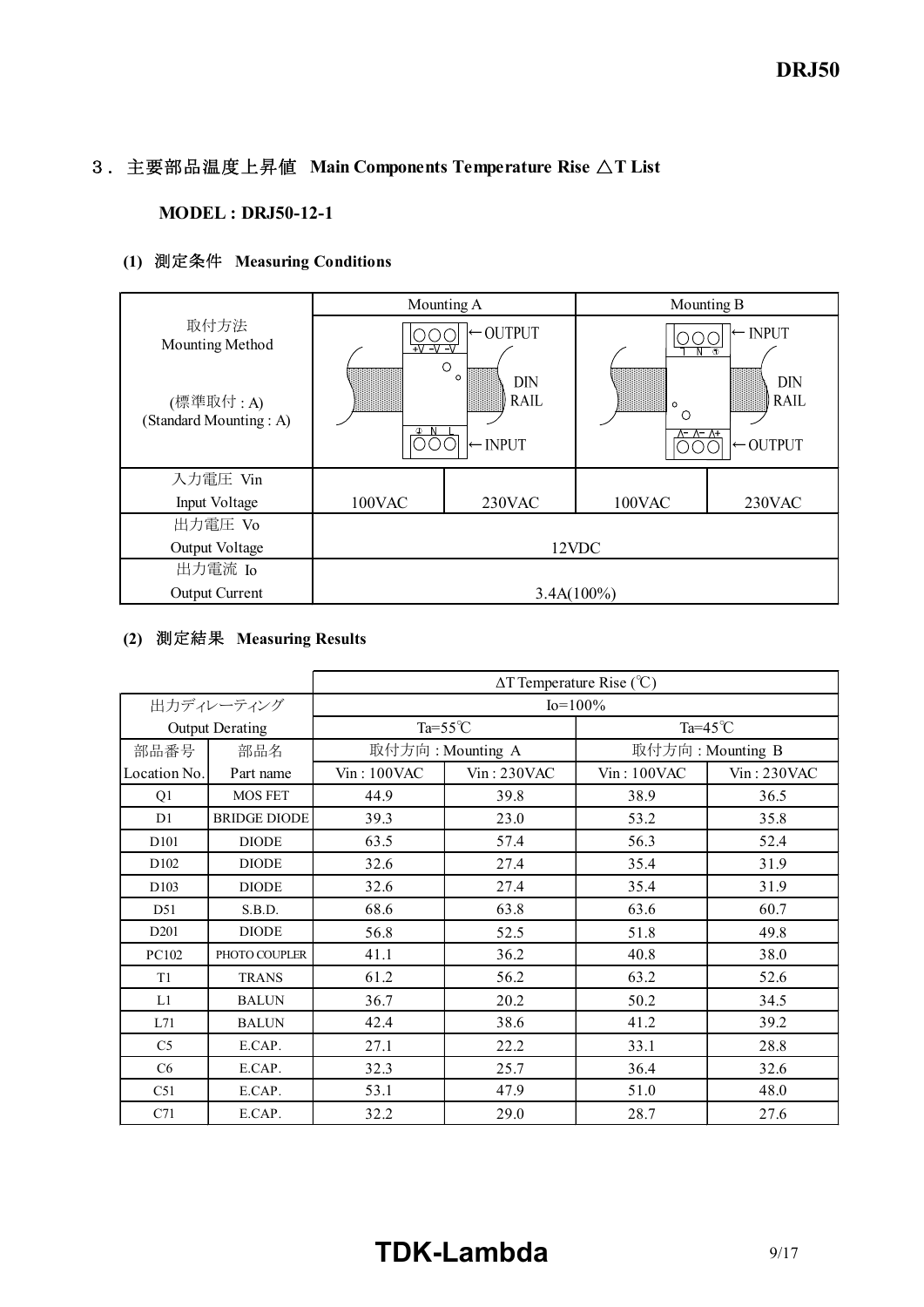## **MODEL : DRJ50-24-1**

## **(1)** 測定条件 **Measuring Conditions**

|                                                                |                                                                                                                          | Mounting A | Mounting B                                                                                |        |  |
|----------------------------------------------------------------|--------------------------------------------------------------------------------------------------------------------------|------------|-------------------------------------------------------------------------------------------|--------|--|
| 取付方法<br>Mounting Method<br>(標準取付: A)<br>(Standard Mounting: A) | $\leftarrow$ OUTPUT<br>$\overline{+V}$ $-\overline{V}$<br>$\circ$<br>$\circ$<br>DIN<br><b>RAIL</b><br>$\leftarrow$ INPUT |            | $\vdash$ INPUT<br>DIN<br><b>RAIL</b><br>$\circ$<br><br>Ω<br>Y Y Y+<br>$\leftarrow$ OUTPUT |        |  |
| 入力電圧 Vin                                                       |                                                                                                                          |            |                                                                                           |        |  |
| Input Voltage                                                  | 100VAC                                                                                                                   | 230VAC     | 100VAC                                                                                    | 230VAC |  |
| 出力電圧 Vo                                                        |                                                                                                                          |            |                                                                                           |        |  |
| Output Voltage                                                 | 24VDC                                                                                                                    |            |                                                                                           |        |  |
| 出力電流 Io                                                        |                                                                                                                          |            |                                                                                           |        |  |
| <b>Output Current</b>                                          | $2.1A(100\%)$                                                                                                            |            |                                                                                           |        |  |

### **(2)** 測定結果 **Measuring Results**

|                        |                     | $\Delta T$ Temperature Rise (°C) |                  |                    |             |  |  |  |  |  |  |  |
|------------------------|---------------------|----------------------------------|------------------|--------------------|-------------|--|--|--|--|--|--|--|
|                        | 出力ディレーティング          | $I_0 = 100\%$                    |                  |                    |             |  |  |  |  |  |  |  |
| <b>Output Derating</b> |                     | Ta= $55^{\circ}$ C               |                  | Ta= $45^{\circ}$ C |             |  |  |  |  |  |  |  |
| 部品番号                   | 部品名                 |                                  | 取付方向: Mounting A | 取付方向: Mounting B   |             |  |  |  |  |  |  |  |
| Location No.           | Part name           | $Vin$ : 100VAC                   | $Vin: 230$ VAC   | Vin: 100VAC        | Vin: 230VAC |  |  |  |  |  |  |  |
| Q1                     | <b>MOS FET</b>      | 61.4                             | 46.9             | 54.4               | 42.6        |  |  |  |  |  |  |  |
| D1                     | <b>BRIDGE DIODE</b> | 44.5                             | 25.1             | 59.9               | 38.7        |  |  |  |  |  |  |  |
| D101                   | <b>DIODE</b>        | 67.2                             | 57.3             | 57.7               | 50.9        |  |  |  |  |  |  |  |
| D102                   | <b>DIODE</b>        | 36.7                             | 28.9             | 41.6               | 34.8        |  |  |  |  |  |  |  |
| D <sub>103</sub>       | <b>DIODE</b>        | 36.7                             | 28.9             | 41.6               | 34.8        |  |  |  |  |  |  |  |
| D <sub>51</sub>        | S.B.D.              | 60.6                             | 56.8             | 55.5               | 54.2        |  |  |  |  |  |  |  |
| D <sub>201</sub>       | <b>DIODE</b>        | 54.1                             | 51.7             | 48.7               | 48.4        |  |  |  |  |  |  |  |
| PC102                  | PHOTO COUPLER       | 43.4                             | 37.2             | 44.6               | 39.4        |  |  |  |  |  |  |  |
| T1                     | <b>TRANS</b>        | 62.2                             | 59.2             | 64.2               | 55.6        |  |  |  |  |  |  |  |
| L1                     | <b>BALUN</b>        | 41.9                             | 21.2             | 58.1               | 36.9        |  |  |  |  |  |  |  |
| L71                    | <b>BALUN</b>        | 34.9                             | 31.1             | 31.2               | 28.6        |  |  |  |  |  |  |  |
| C <sub>5</sub>         | E.CAP.              | 32.2                             | 24.5             | 39.3               | 30.4        |  |  |  |  |  |  |  |
| C6                     | E.CAP.              | 35.5                             | 26.3             | 42.3               | 34.9        |  |  |  |  |  |  |  |
| C51                    | E.CAP.              | 49.9                             | 45.2             | 44.3               | 41.2        |  |  |  |  |  |  |  |
| C71                    | E.CAP.              | 26.2                             | 23.4             | 22.5               | 21.4        |  |  |  |  |  |  |  |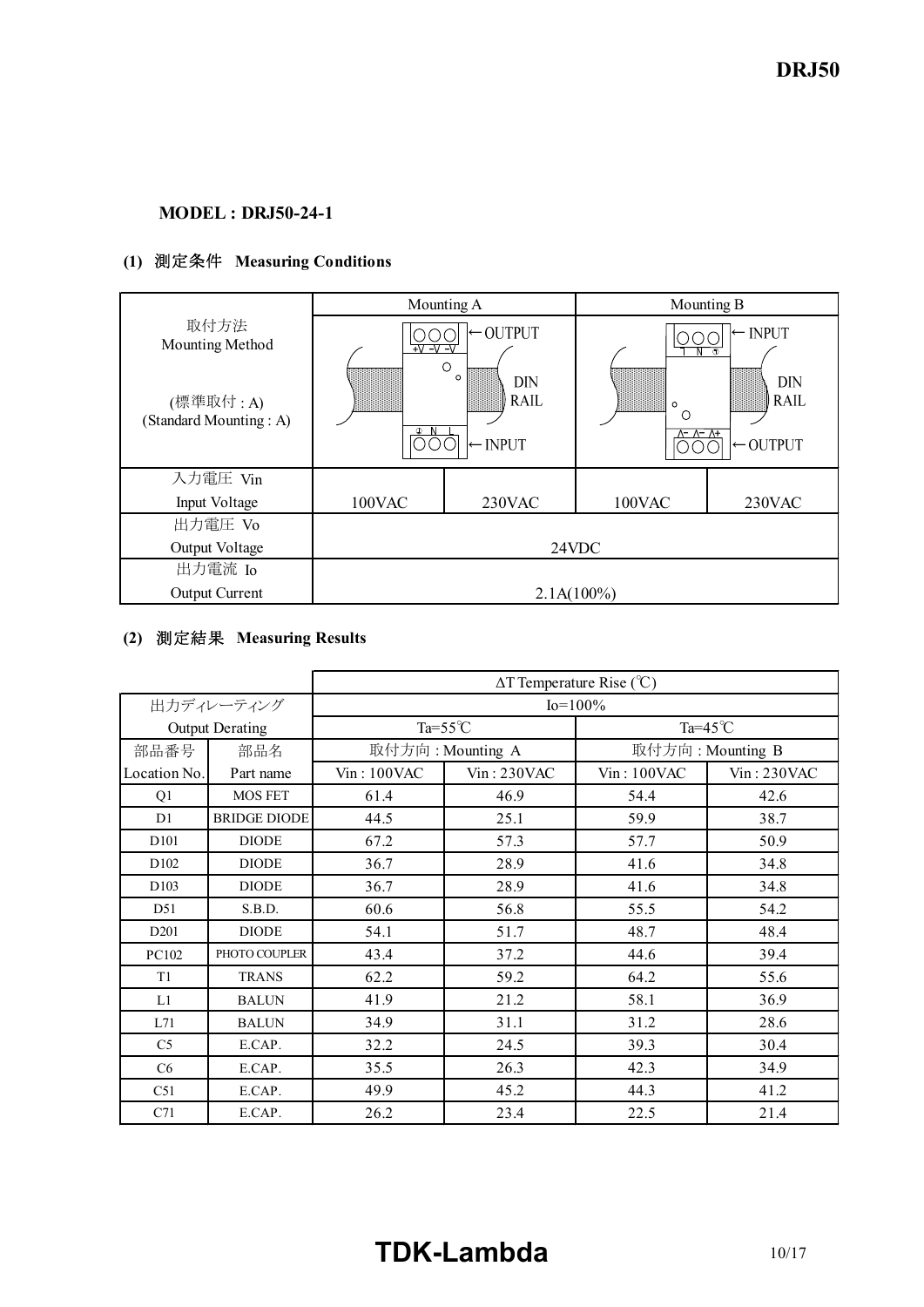#### 4.電解コンデンサ推定寿命計算値 **Electrolytic Capacitor Lifetime**

#### **MODEL :DRJ50**

#### 冷却条件 : 自然空冷 **Cooling condition : Convection cooling** OUTPUT <u>loool</u> 取付方向 A  $\circ$ Mounting A  $\sum_{\text{RAL}}$  Conditions Ta 40℃ : - $55^{\circ}$ C :  $-\cdot$  - $\frac{1}{\sqrt{2}}$ - INPUT  $60^{\circ}$ C : ------12V  $V$ in = 100VAC<br>
Etime (years)  $V$ in = 230VAC<br>
Ta Lifetime (years) Ta Lifetime (years) and Lifetime (years) and Lifetime (years) Load  $\bigcup$  40°C 55°C 60°C  $\bigcup$  60°C  $\bigcup$  Load  $\bigcup$  40°C 55°C 60°C 20% 20.0 7.4 5.2 20% 16.8 5.9 4.2 40% 15.0 5.3 3.8 40% 13.5 4.8 3.4 60% 10.5 3.7 3.2 60% 10.8 3.8 2.7 80% 5.0 1.8 2.6 80% 6.7 2.4 1.7 100% 2.4 0.9 - 100% 3.4 1.2 -16 16 12 12 Lifetime (years) Lifetime (years) Lifetime (years) Lifetime (years) 8 8 4 4 0 0 10 40 70 100<br>Output current (%) 10 40 70 100<br>Output current (%) 24V  $Vin = 100VAC$   $Vin = 230VAC$ Ta Lifetime (years) and Lifetime (years) and Lifetime (years) Load  $40^{\circ}\text{C}$  55°C 60°C Load  $40^{\circ}\text{C}$  55°C 60°C 20% 20.0 7.2 5.1 20% 17.5 6.2 4.4 40% 13.4 4.7 3.3 40% 13.1 4.6 3.3 60% 9.0 3.2 2.2 60% 10.3 3.7 2.6 80% 5.8 2.1 1.5 80% 8.3 2.9 2.1 100% 3.5 1.2 - 100% 5.1 1.8 -16 16 12 12 Lifetime (years) Lifetime (years) Lifetime (years) Lifetime (years) 8 8 4 4  $\theta$  $\theta$ 10 40 70 100 10 40 70 100



Output current (%)

The upper limit of the Electolytic Capacitors lifetime are 15 years.

Output current (%)

# **TDK-Lambda** 11/17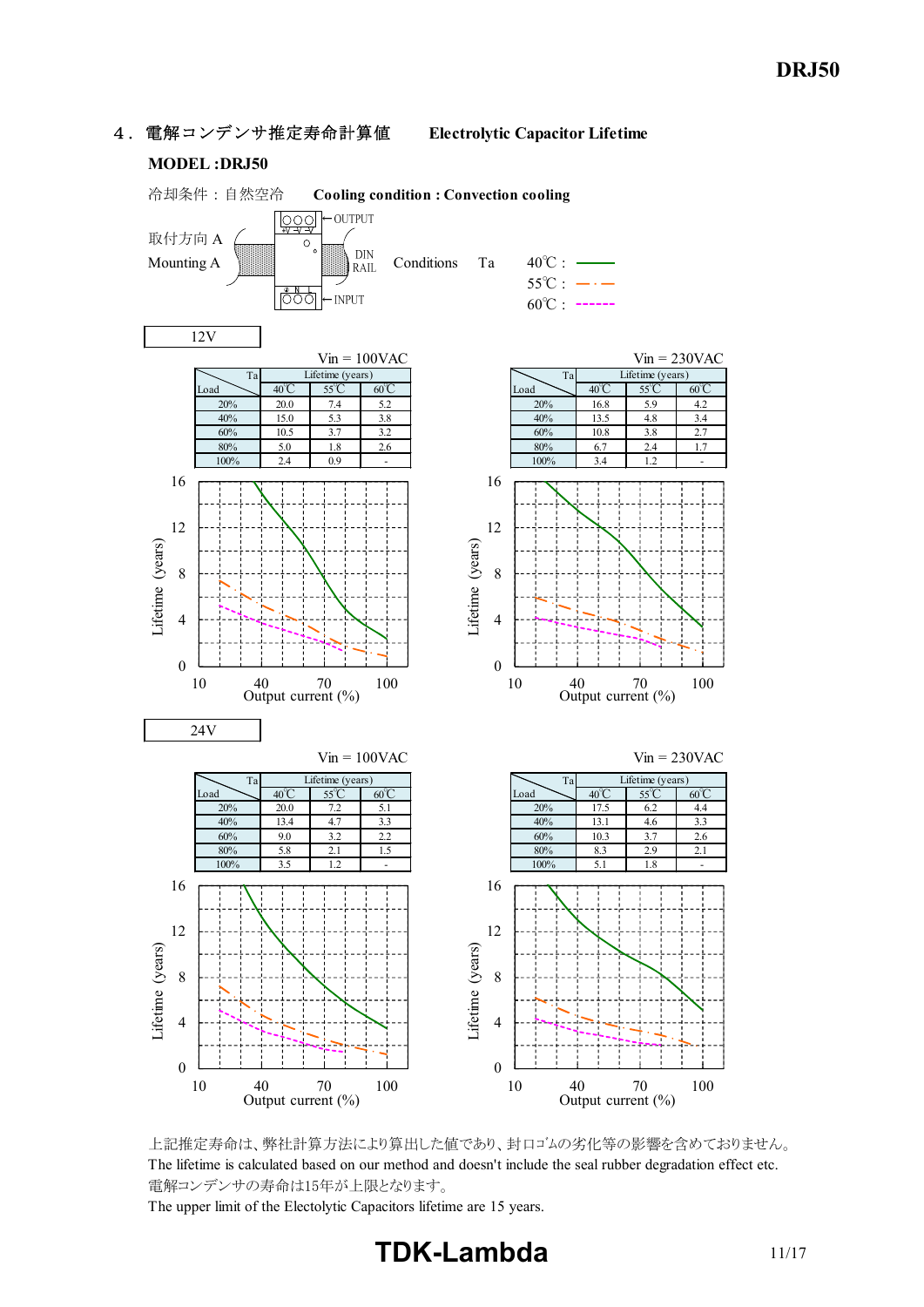#### **MODEL :DRJ50**





The upper limit of the Electolytic Capacitors lifetime are 15 years.

# **TDK-Lambda** 12/17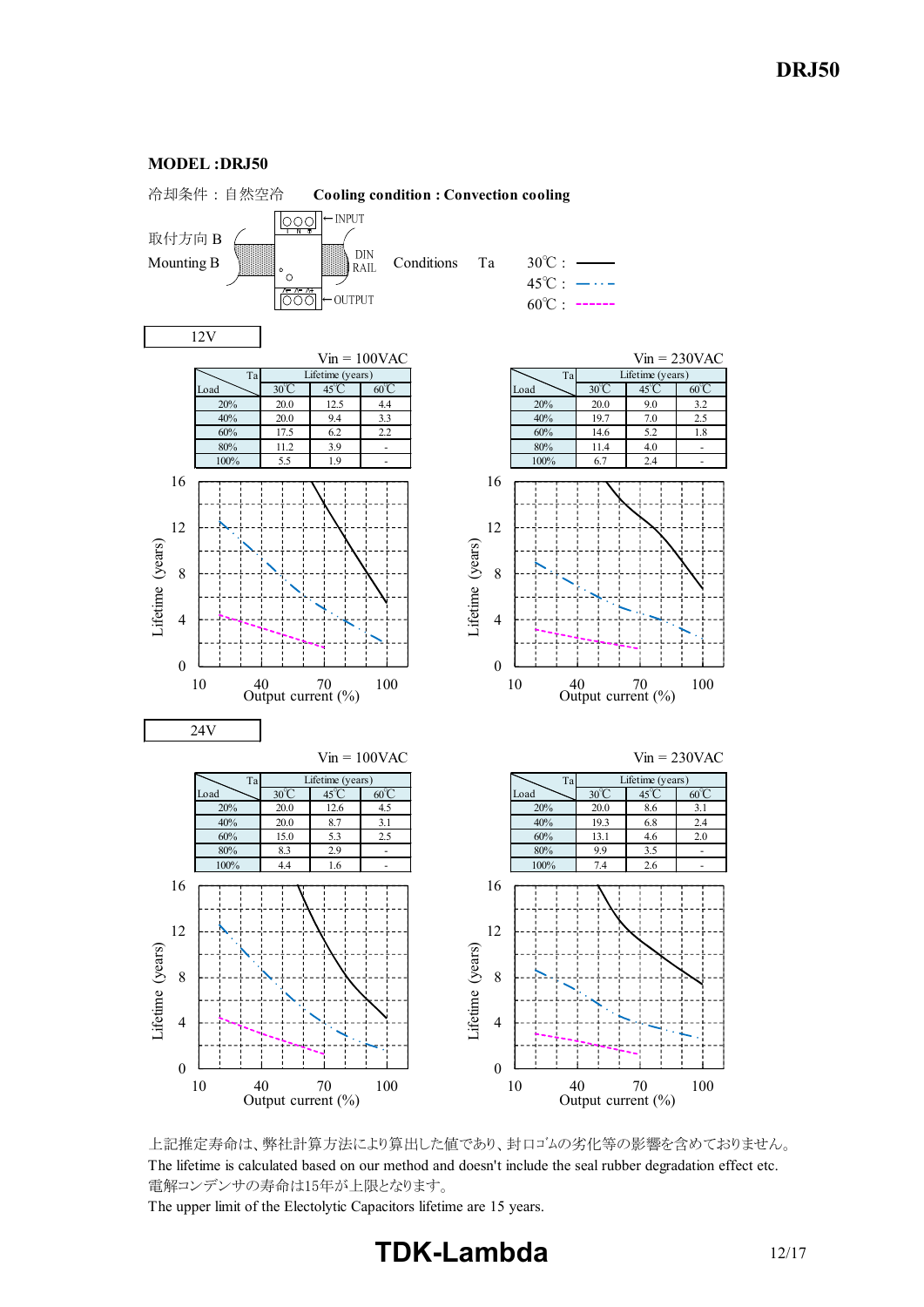#### 5.アブノーマル試験 **Abnormal Test**

**MODEL** : DRJ50-24-1

#### **(1)** 試験条件 **Test Conditions**

Input :  $230\text{VAC}$  Output :  $24\text{V}$ ,  $2.1\text{A}$  Ta :  $25\text{°C}$ 

#### **(2)** 試験結果 **Test Results**

|                         | (Da: Damaged)   |                      |                            |                                                      |              |             |             |         |              |             |                                                                         |                                                         |                                             |             |                               |                         |                                   |
|-------------------------|-----------------|----------------------|----------------------------|------------------------------------------------------|--------------|-------------|-------------|---------|--------------|-------------|-------------------------------------------------------------------------|---------------------------------------------------------|---------------------------------------------|-------------|-------------------------------|-------------------------|-----------------------------------|
|                         |                 | Test position        |                            | Test<br>mode                                         |              |             |             |         |              |             |                                                                         |                                                         | Test result                                 |             |                               |                         |                                   |
|                         |                 |                      |                            |                                                      | $\mathbf{a}$ | $\mathbf b$ | $\mathbf c$ | $\rm d$ | $\mathbf{e}$ | $\mathbf f$ | $\mathbf{g}$                                                            | $\mathbf h$                                             | $\mathbf{i}$                                |             | $\mathbf k$                   | $\mathbf{1}$            |                                   |
| No.                     | 部品No.           | 試験端子                 | シ<br>$\exists$<br>$\vdash$ | 才<br>$\overline{1}$<br>プ<br>$\overline{\phantom{a}}$ | 発<br>火       | 発<br>煙      | 破<br>裂      | 異<br>臭  | 赤<br>熱       | 破<br>損      | Ł<br>$\ensuremath{\mathrel{\mathop{\mathbf{I}}}}$<br>$\Big\}$<br>ズ<br>断 | $\bigcirc$<br>$\overline{\mathrm{V}}$<br>$\overline{P}$ | $\bigcirc$<br>$\mathcal{C}$<br>$\mathbf{P}$ | 出<br>力<br>断 | 変<br>化<br>$\vec{z}$<br>$\cup$ | そ<br>$\mathcal{D}$<br>他 | 記事                                |
|                         | Location<br>No. | Test<br>point        | Short                      | Open                                                 | Fire         | Smoke       | Burst       | Smell   | Red hot      | Damaged     | Fuse blown                                                              |                                                         |                                             | No output   | change<br>$\frac{1}{2}$       | Others                  | Note                              |
| 1                       | Q1              | $D-S$                | $\bigcirc$                 |                                                      |              |             |             |         |              | $\bigcirc$  | $\bigcirc$                                                              |                                                         |                                             | $\bigcirc$  |                               |                         | Da: F1,Z102,R111                  |
| $\overline{2}$          |                 | $D-G$                | $\bigcirc$                 |                                                      |              |             |             |         |              | $\bigcirc$  | $\bigcirc$                                                              |                                                         |                                             | $\bigcirc$  |                               |                         | Da: F1,Q1,Z102,R111               |
| $\overline{\mathbf{3}}$ |                 | $G-S$                | $\bigcirc$                 |                                                      |              |             |             |         |              |             |                                                                         |                                                         |                                             | $\bigcirc$  |                               |                         |                                   |
| $\overline{4}$          |                 | $\mathbf D$          |                            | ∩                                                    |              |             |             |         |              |             |                                                                         |                                                         |                                             | $\bigcirc$  |                               |                         |                                   |
| $\overline{\mathbf{5}}$ |                 | $\mathbf S$          |                            | ∩                                                    |              |             |             |         |              |             |                                                                         |                                                         |                                             | $\bigcirc$  |                               |                         |                                   |
| $\overline{6}$          |                 | ${\bf G}$            |                            | $\bigcirc$                                           |              |             |             |         |              |             |                                                                         |                                                         |                                             | $\bigcirc$  |                               |                         |                                   |
| $\boldsymbol{7}$        | D101            |                      | $\bigcirc$                 |                                                      |              |             |             |         |              |             |                                                                         |                                                         |                                             | $\bigcirc$  |                               |                         |                                   |
| $\,8\,$                 |                 |                      |                            | $\bigcirc$                                           |              |             |             |         |              |             |                                                                         |                                                         |                                             |             | $\bigcirc$                    |                         |                                   |
| 9                       | D1              | $\mbox{{\sc AC}-AC}$ | $\bigcirc$                 |                                                      |              |             |             |         |              | $\bigcirc$  | $\bigcirc$                                                              |                                                         |                                             | $\bigcirc$  |                               |                         | Da : F1                           |
| 10                      |                 | $DC-DC$              | $\bigcirc$                 |                                                      |              |             |             |         |              | $\bigcirc$  | $\bigcirc$                                                              |                                                         |                                             | $\bigcirc$  |                               |                         | Da : F1                           |
| 11                      |                 | AC-DC                | $\bigcirc$                 |                                                      |              |             |             |         |              | $\bigcirc$  | $\bigcirc$                                                              |                                                         |                                             | $\bigcirc$  |                               |                         | Da : F1                           |
| $\overline{12}$         |                 | AC                   |                            | O                                                    |              |             |             |         |              |             |                                                                         |                                                         |                                             | $\bigcirc$  |                               |                         |                                   |
| $\overline{13}$         |                 | DC                   |                            | ∩                                                    |              |             |             |         |              |             |                                                                         |                                                         |                                             | $\bigcirc$  |                               |                         |                                   |
| 14                      | D51             | $A-K$                | $\bigcirc$                 |                                                      |              |             |             |         |              |             |                                                                         |                                                         |                                             | $\bigcirc$  |                               |                         |                                   |
| $\overline{15}$         |                 | $\mathbf{A}$         |                            | ∩                                                    |              |             |             |         |              |             |                                                                         |                                                         |                                             |             | ◯                             |                         |                                   |
| 16                      |                 | $\overline{K}$       |                            | $\bigcirc$                                           |              |             |             |         |              |             |                                                                         |                                                         |                                             | $\bigcirc$  |                               |                         |                                   |
| 17                      | C <sub>5</sub>  |                      | $\bigcirc$                 |                                                      |              |             |             |         |              | $\bigcirc$  | $\bigcirc$                                                              |                                                         |                                             | $\bigcirc$  |                               |                         | Da : F1                           |
| 18                      |                 |                      |                            | $\bigcirc$                                           |              |             |             |         |              |             |                                                                         |                                                         |                                             |             |                               | $\bigcirc$              | 間欠動作                              |
| 19                      | C51             |                      | $\bigcirc$                 |                                                      |              |             |             |         |              |             |                                                                         |                                                         |                                             | $\bigcirc$  |                               |                         | Hiccup                            |
|                         |                 |                      |                            |                                                      |              |             |             |         |              |             |                                                                         |                                                         |                                             |             |                               |                         | 出力リプル増加                           |
| 20                      |                 |                      |                            | $\bigcirc$                                           |              |             |             |         |              |             |                                                                         |                                                         |                                             |             |                               | $\bigcirc$              | Output ripple increase            |
| $21\,$                  | C73             |                      | $\bigcirc$                 |                                                      |              |             |             |         |              |             |                                                                         |                                                         |                                             | $\bigcirc$  |                               |                         |                                   |
| 22                      |                 |                      |                            | $\bigcirc$                                           |              |             |             |         |              |             |                                                                         |                                                         |                                             |             |                               | $\bigcirc$              | 出力リプル増加<br>Output ripple increase |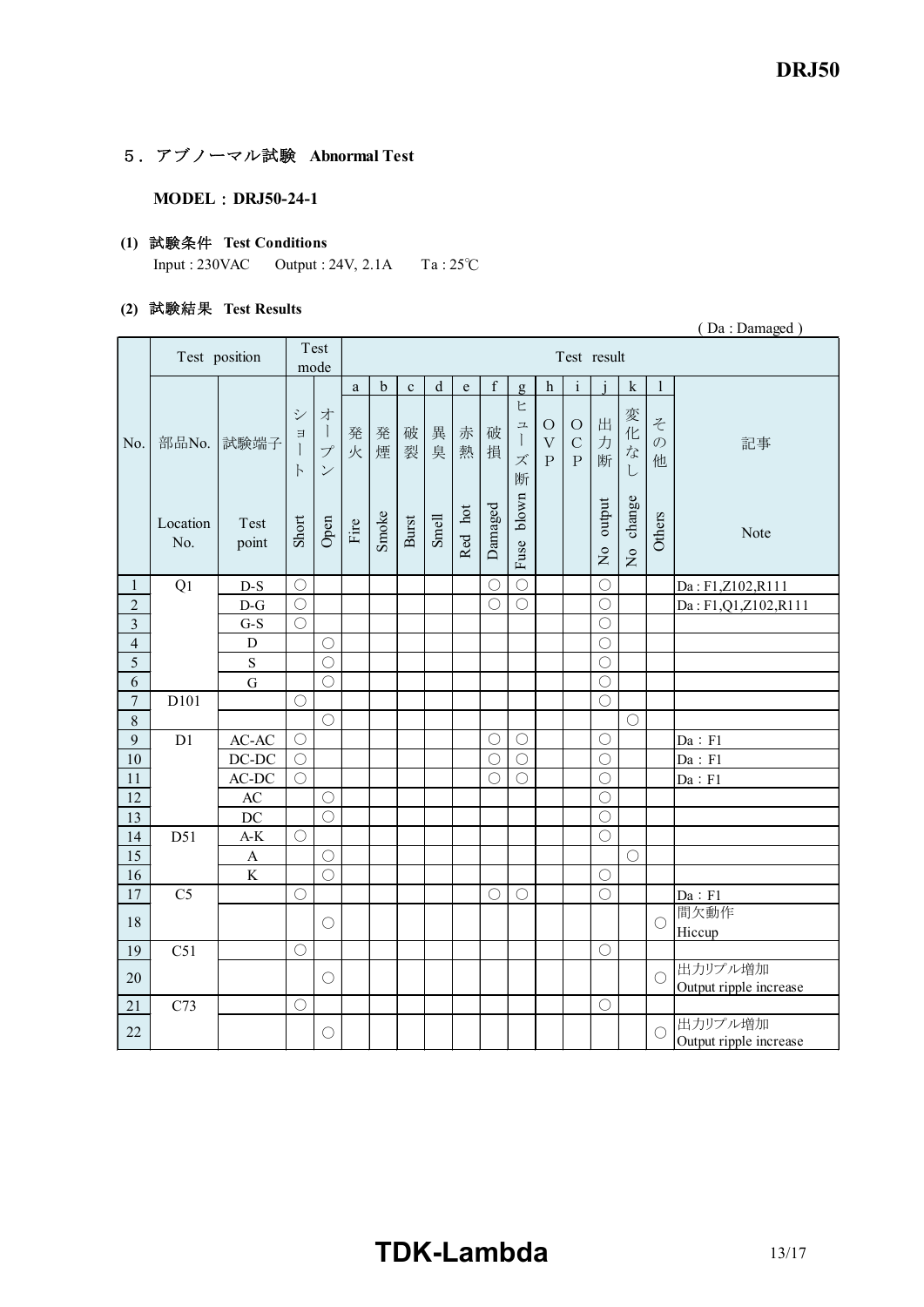*DRJ50* 

|        |                 |                               |                                              |                                                           |                       |             |             |       |         |             |                                                    |                                                   |                                         |                                          |                                     |                         | (Da: Damaged) |
|--------|-----------------|-------------------------------|----------------------------------------------|-----------------------------------------------------------|-----------------------|-------------|-------------|-------|---------|-------------|----------------------------------------------------|---------------------------------------------------|-----------------------------------------|------------------------------------------|-------------------------------------|-------------------------|---------------|
|        |                 | Test<br>Test position<br>mode |                                              |                                                           | Test result           |             |             |       |         |             |                                                    |                                                   |                                         |                                          |                                     |                         |               |
|        |                 |                               |                                              |                                                           | a                     | $\mathbf b$ | $\mathbf c$ | d     | e       | $\mathbf f$ | g                                                  | h                                                 | $\mathbf{i}$                            |                                          | k                                   | 1                       |               |
| No.    | 部品No.           | 試験端子                          | $\ddot{\checkmark}$<br>$\exists$<br>$\vdash$ | 才<br>$\overline{\phantom{a}}$<br>プ<br>$\boldsymbol{\vee}$ | 発<br>火                | 発<br>煙      | 破<br>裂      | 異臭    | 赤<br>熱  | 破<br>損      | ヒ<br>$\mathrel{\sqcup}$<br>$\mathcal{I}$<br>ズ<br>断 | $\circ$<br>$\overline{\mathbf{V}}$<br>$\mathbf P$ | $\circ$<br>$\mathcal{C}$<br>$\mathbf P$ | 出<br>力<br>断                              | 変化<br>$\vec{z}$<br>$\cup$           | そ<br>$\mathcal{D}$<br>他 | 記事            |
|        | Location<br>No. | Test<br>point                 | Short                                        | Open                                                      | $\operatorname{Fire}$ | Smoke       | Burst       | Smell | Red hot | Damaged     | blown<br>Fuse                                      |                                                   |                                         | output<br>$\mathop{\mathsf{S}}\nolimits$ | change<br>$\rm \stackrel{\circ}{Z}$ | Others                  | Note          |
| 23     | T1              | $1 - 3$                       | $\bigcirc$                                   |                                                           |                       |             |             |       |         |             |                                                    |                                                   |                                         | $\bigcirc$                               |                                     |                         |               |
| 24     |                 | $3 - 4$                       | $\bigcirc$                                   |                                                           |                       |             |             |       |         | $\bigcirc$  | $\bigcirc$                                         |                                                   |                                         | $\bigcirc$                               |                                     |                         | Da:F1         |
| $25\,$ |                 | $4 - 5$                       | $\bigcirc$                                   |                                                           |                       |             |             |       |         |             |                                                    |                                                   |                                         | $\bigcirc$                               |                                     |                         |               |
| 26     |                 | $9,10-$<br>11,12              | $\bigcirc$                                   |                                                           |                       |             |             |       |         |             |                                                    |                                                   |                                         | $\bigcirc$                               |                                     |                         |               |
| $27\,$ |                 | 1                             |                                              | $\bigcirc$                                                |                       |             |             |       |         |             |                                                    |                                                   |                                         | $\bigcirc$                               |                                     |                         |               |
| 28     |                 | $\overline{3}$                |                                              | $\bigcirc$                                                |                       |             |             |       |         |             |                                                    |                                                   |                                         | $\bigcirc$                               |                                     |                         |               |
| 29     |                 | $\overline{4}$                |                                              | $\bigcirc$                                                |                       |             |             |       |         |             |                                                    |                                                   |                                         | $\bigcirc$                               |                                     |                         |               |
| $30\,$ |                 | 5                             |                                              | $\circ$                                                   |                       |             |             |       |         |             |                                                    |                                                   |                                         | $\bigcirc$                               |                                     |                         |               |
| $31\,$ |                 | 9                             |                                              | $\bigcirc$                                                |                       |             |             |       |         |             |                                                    |                                                   |                                         |                                          | $\bigcirc$                          |                         |               |
| $32\,$ |                 | 10                            |                                              | $\bigcirc$                                                |                       |             |             |       |         |             |                                                    |                                                   |                                         |                                          | $\bigcirc$                          |                         |               |
| 33     |                 | 11                            |                                              | $\bigcirc$                                                |                       |             |             |       |         |             |                                                    |                                                   |                                         |                                          | $\bigcirc$                          |                         |               |
| $34\,$ |                 | 12                            |                                              | $\bigcirc$                                                |                       |             |             |       |         |             |                                                    |                                                   |                                         |                                          | $\bigcirc$                          |                         |               |
| 35     | L1              |                               | $\bigcirc$                                   |                                                           |                       |             |             |       |         |             |                                                    |                                                   |                                         |                                          | $\bigcirc$                          |                         |               |
| 36     |                 |                               |                                              | $\bigcirc$                                                |                       |             |             |       |         |             |                                                    |                                                   |                                         | $\bigcirc$                               |                                     |                         |               |
| $37\,$ | L71             |                               | $\bigcirc$                                   |                                                           |                       |             |             |       |         |             |                                                    |                                                   |                                         |                                          | $\bigcirc$                          |                         |               |
| 38     |                 |                               |                                              | $\bigcirc$                                                |                       |             |             |       |         |             |                                                    |                                                   |                                         | $\bigcirc$                               |                                     |                         |               |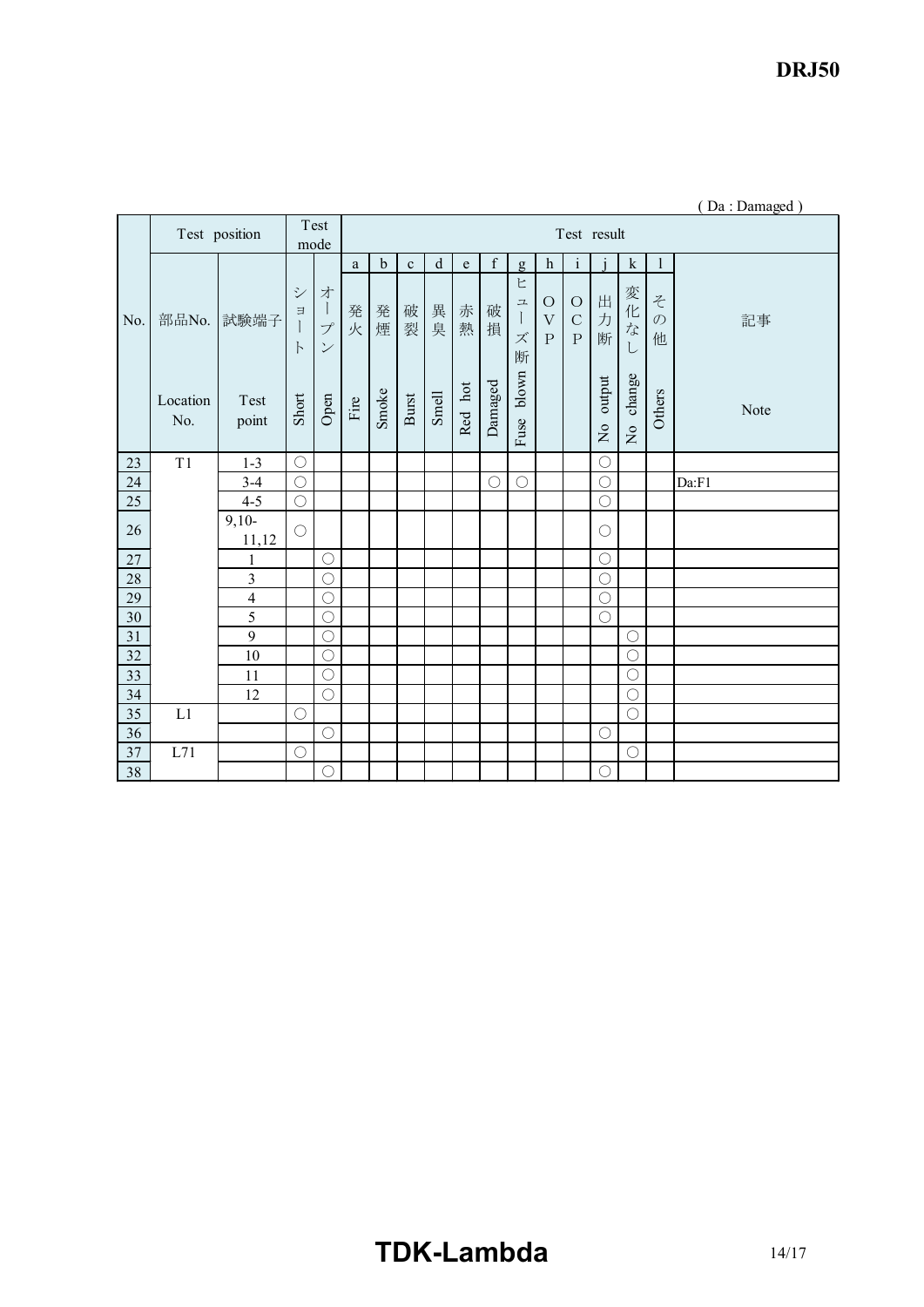#### 6.振動試験 **Vibration Test**

#### **MODEL** : DRJ50-24-1

#### **(1)** 振動試験種類 **Vibration Test Class**

掃引振動数耐久試験 Frequency variable endurance test

#### **(2)** 使用振動試験装置 **Equipment Used**

| IMV $($ 株)製 | ・制御部  : RC-1120 |          | ・加振部 :VS-1031-200 |
|-------------|-----------------|----------|-------------------|
| IMV CORP    | Controller      | Vibrator |                   |

#### **(3)** 試験条件 **Test Conditions**

| ·周波数範囲          | : $10\sim$ 55Hz                          | ・振動方向           | X, Y, Z     |
|-----------------|------------------------------------------|-----------------|-------------|
| Sweep frequency |                                          | Direction       |             |
| ・掃引時間           | :1.0分間                                   | ・試験時間           | : 各方向共 1時間  |
| Sweep time      | 1.0 <sub>min</sub>                       | Sweep count     | 1 hour each |
| ·加速度            | : $-\hat{\pi}$ 19.6m/s <sup>2</sup> (2G) | ·取付方法           | :標準取付 A     |
| Acceleration    | Constant                                 | Mounting Method | Standard    |
|                 |                                          |                 | Mounting A  |

#### **(4)** 試験方法 **Test Method**



- **(5)** 判定条件 **Acceptable Conditions**
	- 1. 破壊しない事
	- Not to be broken.
	- 2. 試験後の出力に異常がない事 No abnormal output after test.

#### **(6)** 試験結果 **Test Results**

合格 **OK**

# **TDK-Lambda** 15/17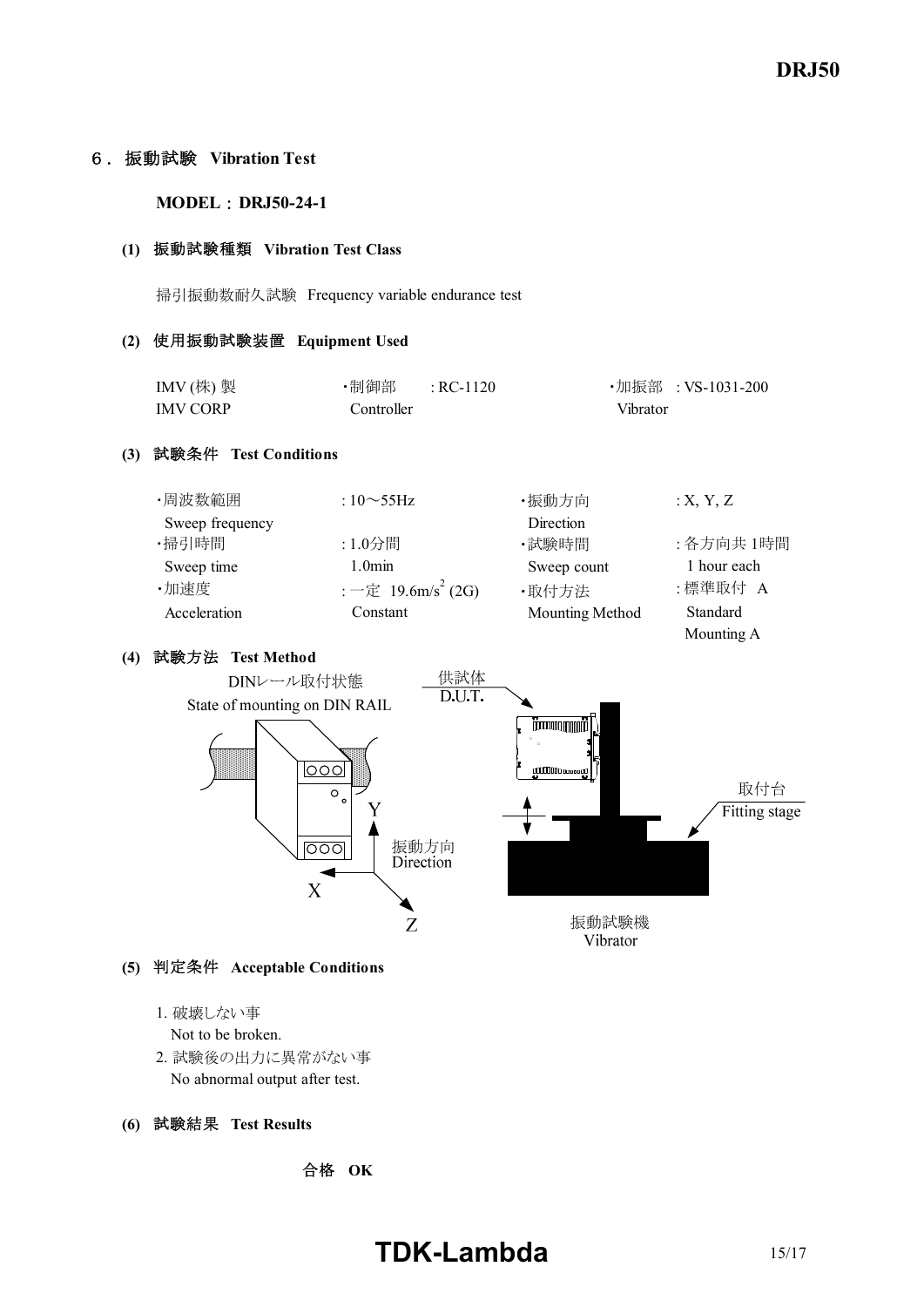## 7.ノイズシミュレート試験 **Noise Simulate Test**

#### **MODEL** : DRJ50-24-1

#### **(1)** 試験回路及び測定器 **Test Circuit and Equipment**



#### **(2)** 試験条件 **Test Conditions**

| $: 100, 230$ VAC    | ・ノイズ電圧         | : $0\sim2kV$       |
|---------------------|----------------|--------------------|
|                     | Noise level    |                    |
| :定格                 | ・位相            | : $0 \sim 360$ deg |
| Rated               | Phase          |                    |
| $: 0, 100\%$        | ・極性            | $: +, -$           |
|                     | Polarity       |                    |
| : $25^{\circ}$ C    | ・印加モード         | :コモン、ノーマル          |
|                     | Mode           | Common, Normal     |
| : $50 \sim 1000$ ns | ・トリガ選択         | $:$ Line           |
|                     | Trigger select |                    |
|                     |                |                    |

#### **(3)** 判定条件 **Acceptable Conditions**

- 1. 試験中、5%を超える出力電圧の変動のない事 The regulation of output voltage must not exceed 5% of initial value during test.
- 2. 試験後の出力電圧は初期値から変動していない事 The output voltage must be within the regulation of specification after the test.
- 3. 発煙・発火のない事 Smoke and fire are not allowed.

**(4)** 試験結果 **Test Results**

#### 合格 **OK**

# **TDK-Lambda** 16/17